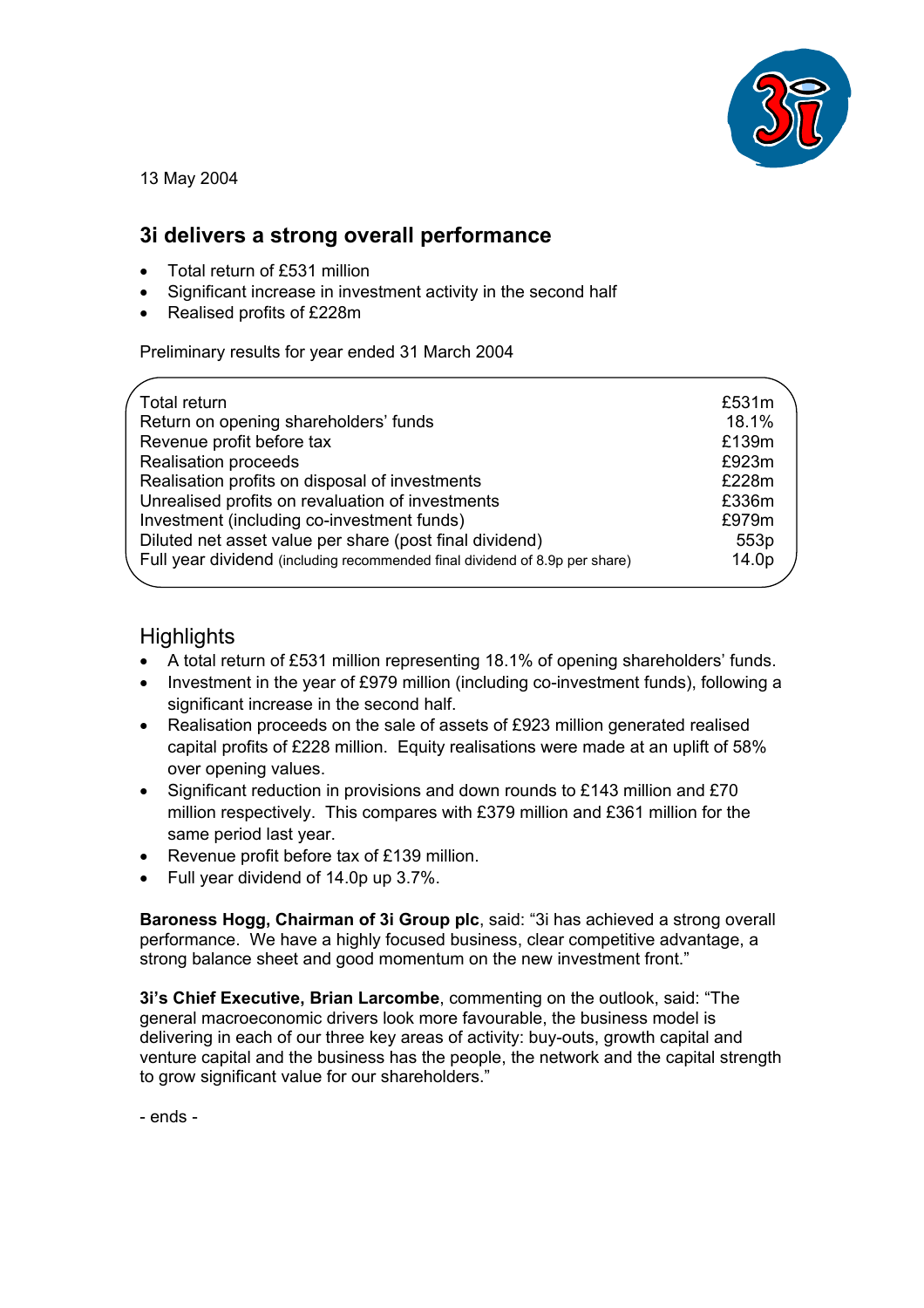**For further information regarding the announcement of 3i's full year results to 31 March 2004 please see** www.3iGroup.com

For further information, please contact:

| Brian Larcombe, Chief Executive<br>3i Group plc                | Tel: 020 7975 3386 |
|----------------------------------------------------------------|--------------------|
| Michael Queen, Finance Director<br>3i Group plc                | Tel: 020 7975 3400 |
| Patrick Dunne, Group Communications Director<br>3i Group plc   | Tel: 020 7975 3283 |
| Issued by:<br><b>Philip Gawith</b><br>The Maitland Consultancy | Tel: 020 7379 5151 |

#### Notes to editors

3i is a world leader in private equity and venture capital. We focus on buy-outs, growth capital and venture capital and invest across Europe, in the United States and in Asia Pacific.

Our competitive advantage comes from our international network and the strength and breadth of our relationships in business. It underpins the value that we deliver to our portfolio and to our shareholders.

3i's buy-out business concentrates on the mid and smaller buy-out markets in Europe and Asia Pacific. In the year to 31 March 2004 3i invested £492m.

Our growth capital business invests in high growth companies expanding organically or through acquisition. In the year to 31 March 2004, 3i invested £313m.

3i's venture capital business invested £174m in the year to 31 March 2004 in early stage technology companies.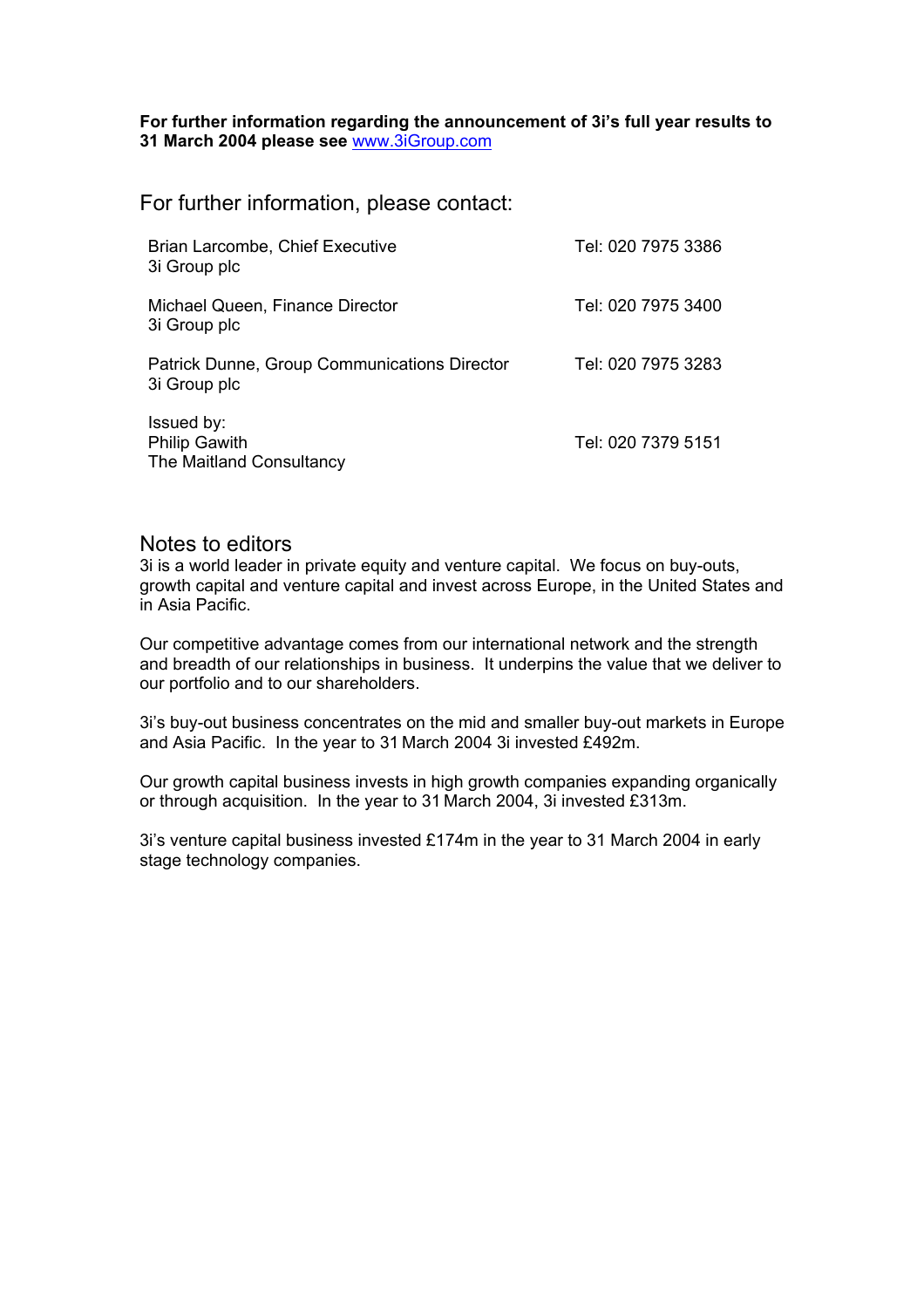### Chairman's statement

At the time of our interim results announcement in November 2003, I noted that we had seen an encouraging performance in the first six months of the financial year, driven by better results from our buy-out, growth capital and venture capital businesses. I also said that as business confidence improved there would be some excellent opportunities for 3i to invest. This has indeed proved to be the case.

The results for the year to 31 March 2004 demonstrate the improvement in each of our areas of activity. The total return for the year of £531 million represented 18.1% on opening shareholders' funds, a strong overall performance.

3i's share price performed well in the year to 31 March 2004. Total shareholder return of 54.4% compared with 31.0% for the FTSE All-Share total return index over the same period.

The Board is recommending a final dividend of 8.9p, making a total dividend of 14.0p, an increase of 3.7% from 13.5p last year.

The benefits of our product focus are now becoming clear. Geographically, 3i's returns in the UK, continental Europe and Asia Pacific were strong. Investment picked up well in the second half. Total new investment, including co-investment funds, was £979 million during the year as a whole. Realisations proceeds totalled £923 million and equity assets were sold at a 58% premium to their value at the start of the year.

In March 2004, 3i announced Brian Larcombe's intention to retire at the forthcoming Annual General Meeting in July.

Brian became our Chief Executive in 1997 and has been with the Company for almost 30 years. He joined the Board in 1992 and as Finance Director played a key role in the flotation of 3i in 1994. Under his leadership, the business has been transformed into a dynamic, integrated international business. The Board and I would like to thank him for this and pay tribute to his contribution to our industry as a whole.

The process for identifying Brian's successor is under way and we will be making an announcement by the Annual General Meeting.

Our staff have achieved a great deal over the year and the good performance of the Group is the result of not only some fine individual efforts but excellent teamwork. 3i's ability to put together the best team for the job from around the world is giving the business an edge and flexibility that few competitors can match.

For any company, corporate responsibility should be an important issue. I hope that you will see from this report that 3i takes its responsibilities seriously, not only as a company but also as an investor.

An essential element of the governance of 3i is the work carried out by the committees of the Board. I would like to thank John Forrest, who is stepping down from the Board at the AGM, for all he has done for 3i in seven years as a nonexecutive Director, and particularly for his work in chairing the Remuneration Committee.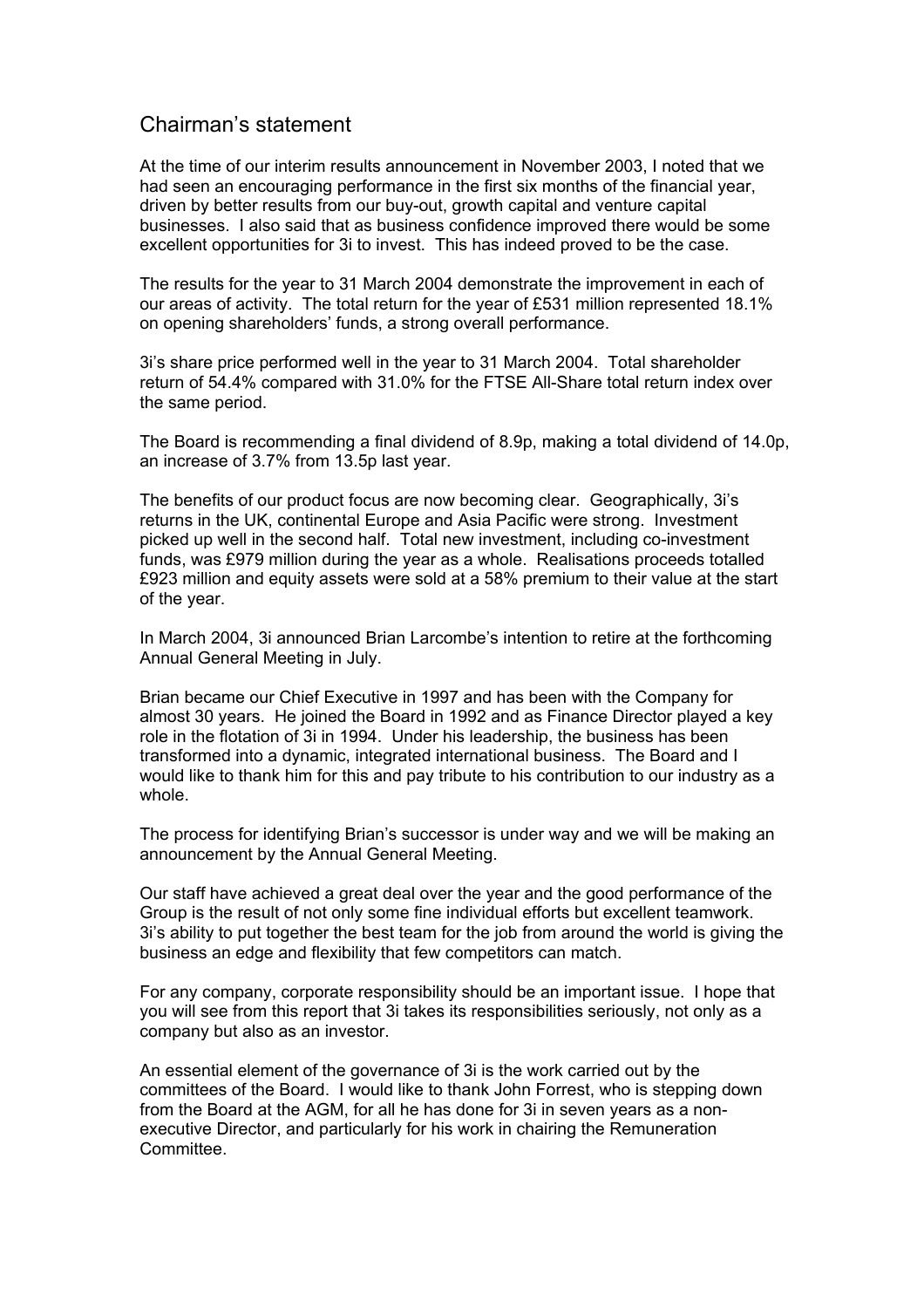After three tough years for the Group, we now have a highly-focused business, clear competitive advantage, a strong balance sheet, good momentum on the new investment front and a healthy result for the year to 31 March 2004.

Our latest Enterprise Barometer survey indicates greater business confidence in our market place and augurs well for the year ahead.

**Baroness Hogg** 

Chairman 12 May 2004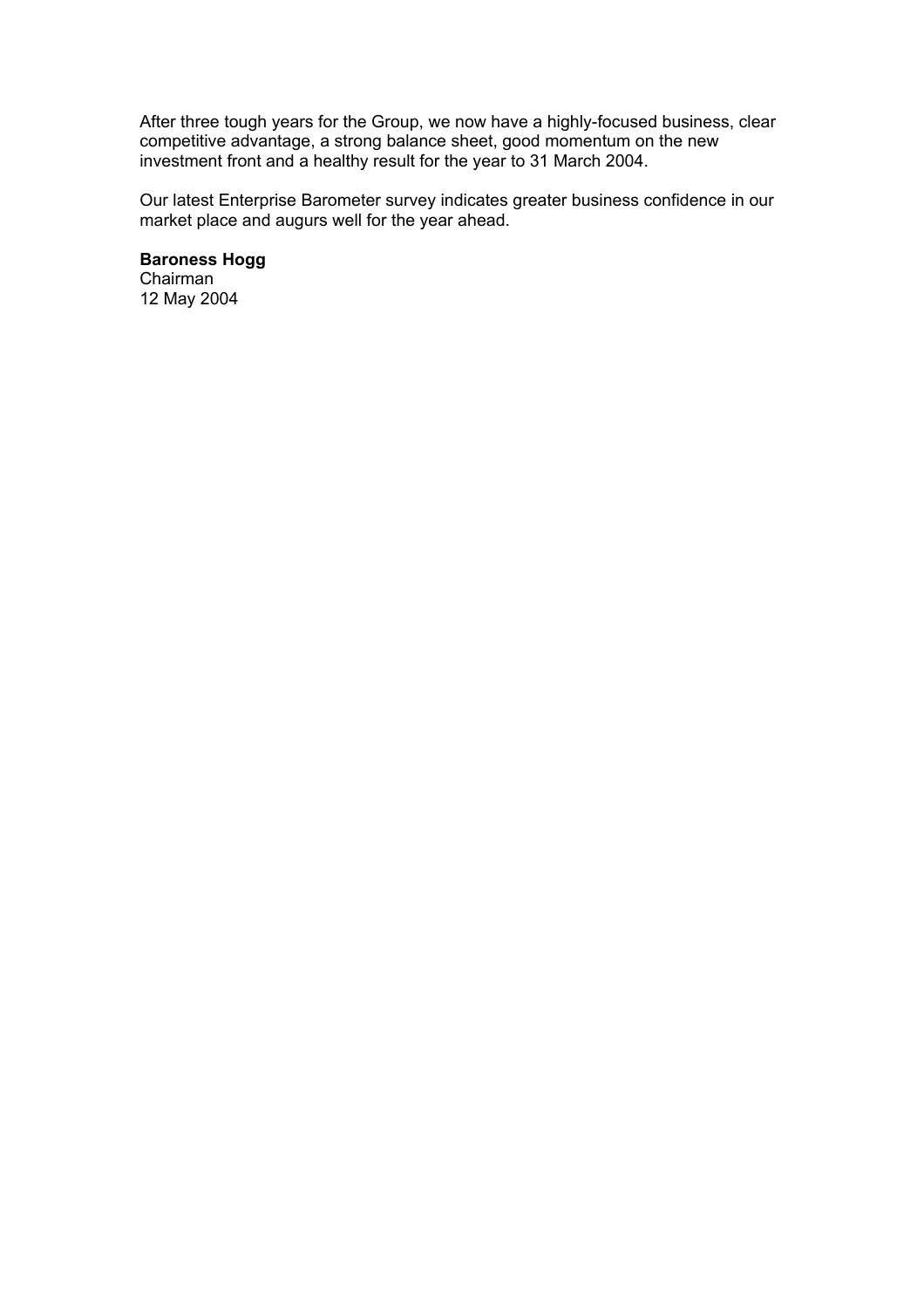## Chief Executive's statement

#### **Results**

I am pleased to report good results for the year with a total return of £531 million.

This significant improvement follows a three year period of substantial change for 3i, during which we refocused the investment business, restructured and slimmed down the organisation, and strengthened our investment processes. These changes, together with our continued international growth, are now delivering much-improved portfolio health, good uplifts in the value of the portfolio and strong realisation profits.

3i continues to lead the European market in our three chosen segments of midmarket buy-outs, growth capital and early stage technology ("venture capital").

As the year progressed, we increased the momentum of investment activity, which resulted in almost £1 billion being invested during the year, including co-investment funds.

For the year, our buy-out and growth capital businesses generated returns of 22.4% and 26.8% respectively. Our venture business delivered a substantial improvement, with a return of (6.0)%, though its return was broadly break-even before the impact of currency translation losses.

Our overall return of 18.1% can compare with performance data, produced by Thomson Venture Economics, which shows an overall return for European private equity and venture capital funds of (1.4)% for calendar year 2003. Although the data is not strictly comparable, it does suggest that 3i is performing well within the top quartile of the industry.

3i's return compares with returns of 25.7% and 31.0% on the FTSE 100 and FTSE All-Share total return indices respectively. It is normal that our returns lag an upturn in quoted markets. This is because the valuations of 3i's unquoted investments are generally based on historical earnings and our venture capital assets are not marked up in line with a rise in quoted markets.

#### **Market conditions**

Market conditions and business confidence have improved steadily since the beginning of the financial year. The improvement in capital markets and mergers and acquisition activity encouraged a rise in investment activity as companies began to return to growth agendas. The new issues market remains quiet across Europe, with only a small number of significantly-sized IPOs being achieved.

#### **Strategy and competitive advantage**

3i's development in recent years has been built on the four key elements of our strategy: developing the business internationally, building a balanced investment business, using the network as a key competitive advantage and investing in growth companies.

Today, 3i is active in Europe, Asia Pacific and the US, with 42% of our assets now outside the UK. Of our investment in the year, 51% was in continental Europe and a further 10% in the US and Asia Pacific.

Buy-outs account for 53% of assets, growth capital 35% and venture capital 12%.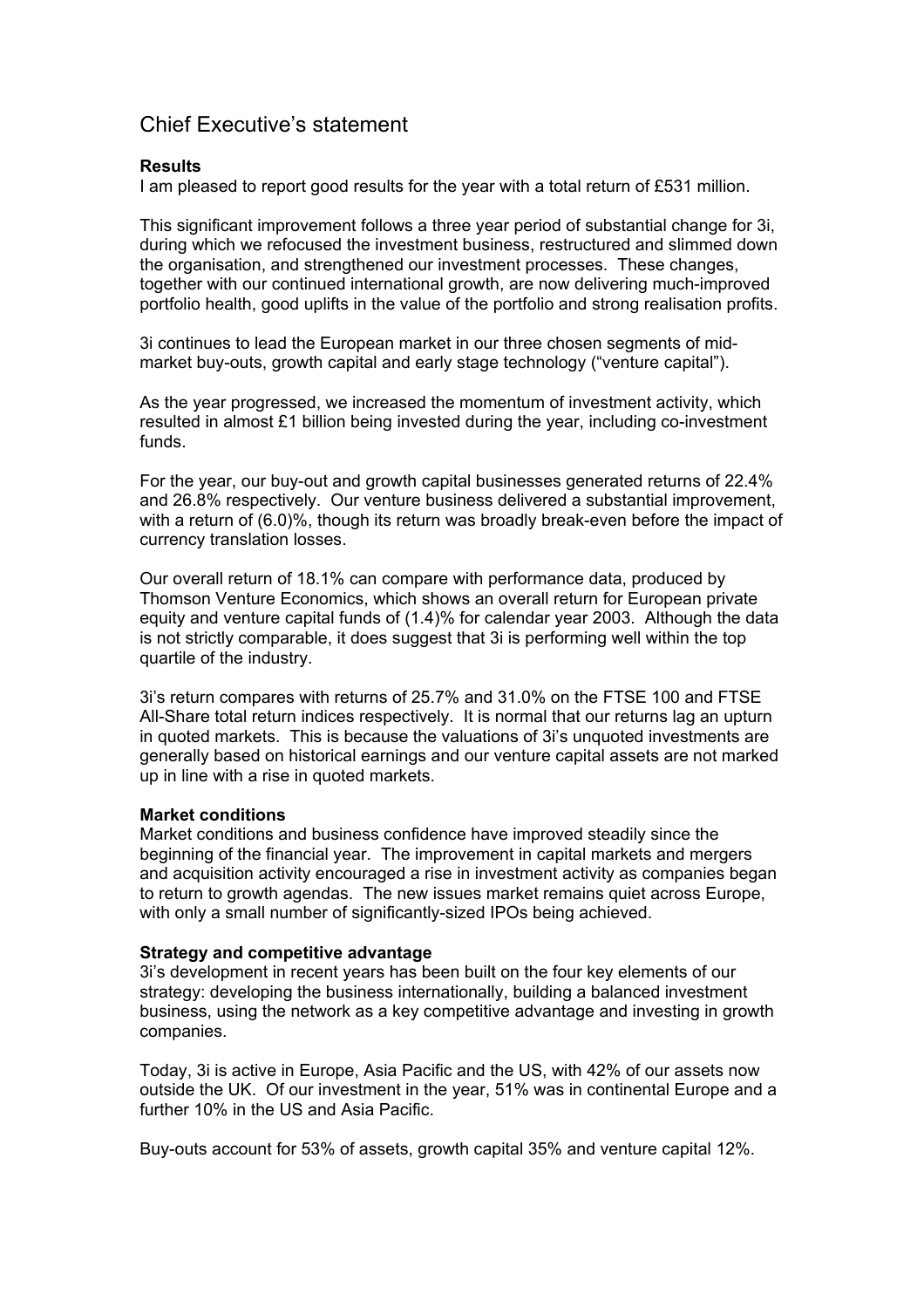3i's network of relationships around the world continues to deliver significant competitive advantage and is integral to all that we do. Market access, the ability to convert opportunities into good investments, add value to our portfolio companies and realise value, all depend upon it.

Our strategy of investing in companies with significant potential to grow is increasingly appropriate in a low inflation and more internationally competitive environment.

#### **Strategy implementation**

We have continued to drive improvement throughout the business, particularly investment focus, in ensuring the best from the network and in further efficiency programmes.

The combination of increased productivity and a smaller number of companies in the portfolio enabled a reduction in headcount of 13% from 858 to 750 during the year.

A further change during the year was that our teams in Bristol, Glasgow and Leeds are now focused on portfolio management. We are also in the process of moving our teams in Padua and Nantes back to Milan and Paris respectively.

Across our three activities, 3i's scale has allowed us to develop a multi-specialist approach which can deliver the best resource to new business opportunities and from the management of key relationships with major companies and professional advisers.

A good illustration of this is our ability, within industry sectors, to bring together the chief executives of our portfolio companies and directors of the leading international businesses. This provides origination opportunities and creates value for our portfolio companies.

The establishment of specialist teams is especially clear in our venture business. This is now focused on nine of our offices, located in the main technology hubs within Europe, the US and Asia Pacific and coordinated by sector leadership teams in healthcare, software, communications and ESAT (electronics, semiconductors and advanced technologies).

#### **Outlook**

3i has withstood some of the most volatile market conditions that I have seen in my 30 years in the industry and has come through strongly. It is a leader in its industry and one of the few genuinely international businesses with competitive scale. The general macroeconomic drivers look more favourable, the business model is delivering in each of our three key areas of activity: buy-outs, growth capital and venture capital and the business has the people, the network and the capital strength to grow significant value for our shareholders.

I would like to thank the Board, the staff and our shareholders for the tremendous support I have enjoyed in leading 3i. I would also pay tribute to the entrepreneurs who build the businesses that our industry supports and acknowledge it is largely their visions that provide our opportunity.

#### **Brian Larcombe**

Chief Executive 12 May 2004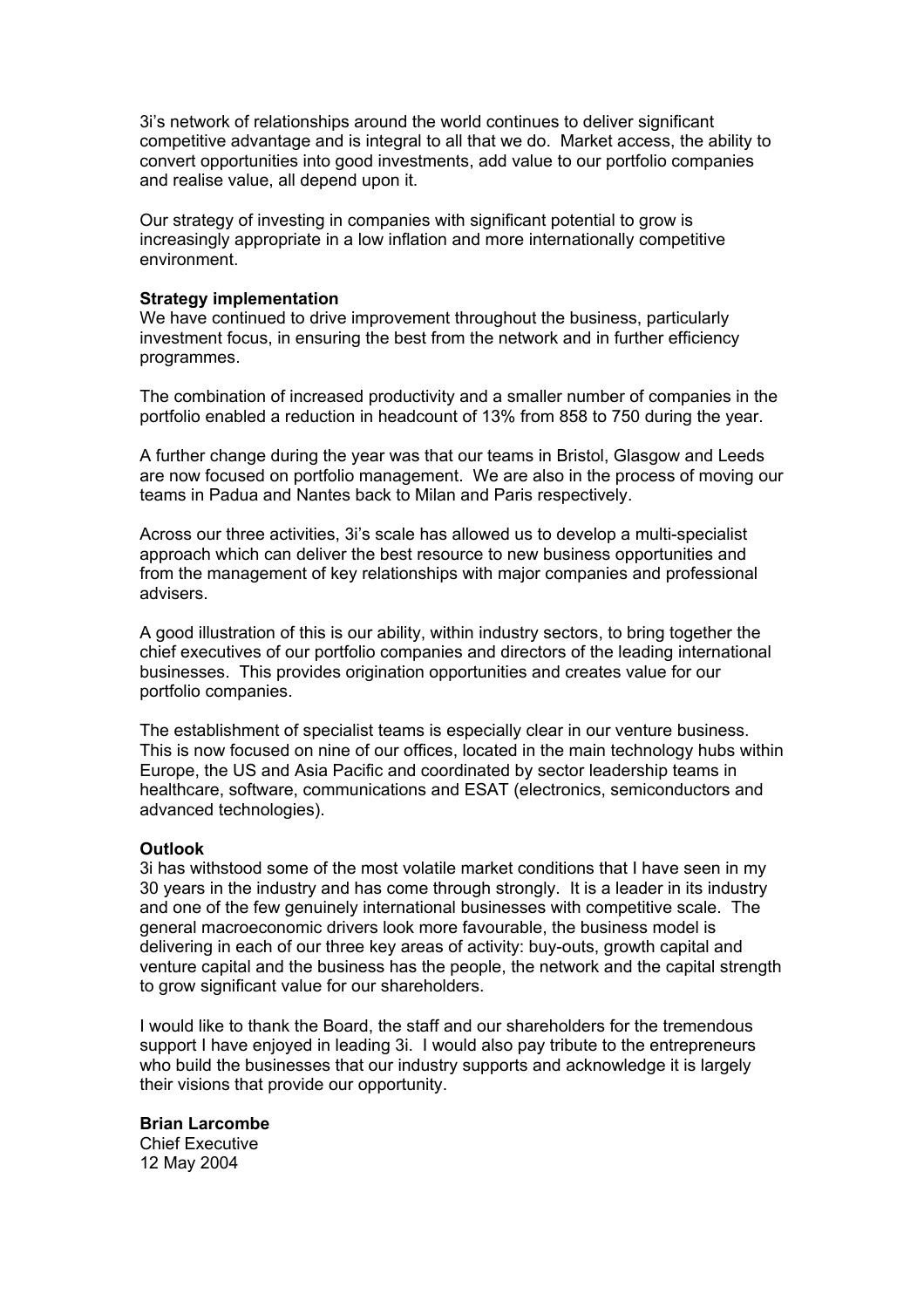### Operating and financial review

This review includes a description of 3i's business and strategy and comments on 3i's performance during the year in the context of the economic and market environment and other influences. The review also discusses 3i's financial position, including changes to its capital structure, and comments on the main risks inherent in 3i's business and the framework used to manage them.

### 3i's business and strategy

#### **3i's business**

3i's business focus continues to be to invest in buy-outs, growth capital and venture capital. Geographically, most of our investment is in businesses based in western Europe, although 3i does have growing investment operations in the US and in the Asia Pacific region. In the US, 3i currently invests in businesses engaged in technology sectors; while elsewhere 3i invests across a broader range of industry sectors and in each of the investment activities identified above.

#### **Buy-outs**

3i invests in European mid-market buy-out transactions with a value between €25 million and €800 million. The vendors of the businesses being sold are typically large corporates disposing of non-core activities or private groups with succession issues.

3i targets the mid-market because that is where we believe we can create the most value. There is also less competition for transactions in this market than for larger deals and price is less likely to be the sole or key criterion in "winning the deal" – we believe that, in the mid-market, the relationships we build through our local presence are just as important. Additionally, the nature and size of businesses in this market are such that we are more able to add value through strategic, operational and management input; and, in this market, the underlying businesses will generally have greater growth potential than larger ones and be of such a size as to make them more attractive acquisition targets for a greater number of strategic purchasers.

3i is also active in the smaller buy-out market (below €25 million), both in western Europe and in the Asia Pacific region. This is a more fragmented segment of the market and one in which 3i's local network provides good access to the private vendors, management teams and local advisers involved.

#### **Growth capital**

3i makes growth capital investments of between £5 million and £50 million, across a broad range of sectors, business sizes and funding needs. These investments typically involve 3i acquiring minority stakes in established businesses. We therefore seek to ensure a high level of influence and an attractive yield in these situations. 3i's growth capital business is primarily focused on 3i's European and Asia Pacific markets and has historically had a less competitive environment than buy-outs.

Success in this market is determined by the ability to build long-term relationships with local businesses and local intermediaries, as well as demonstrating the capability of helping these businesses to grow. This fits well with 3i's strategy of local presence, sector specialisation, sharing knowledge and offering local businesses access to 3i's international network of relationships.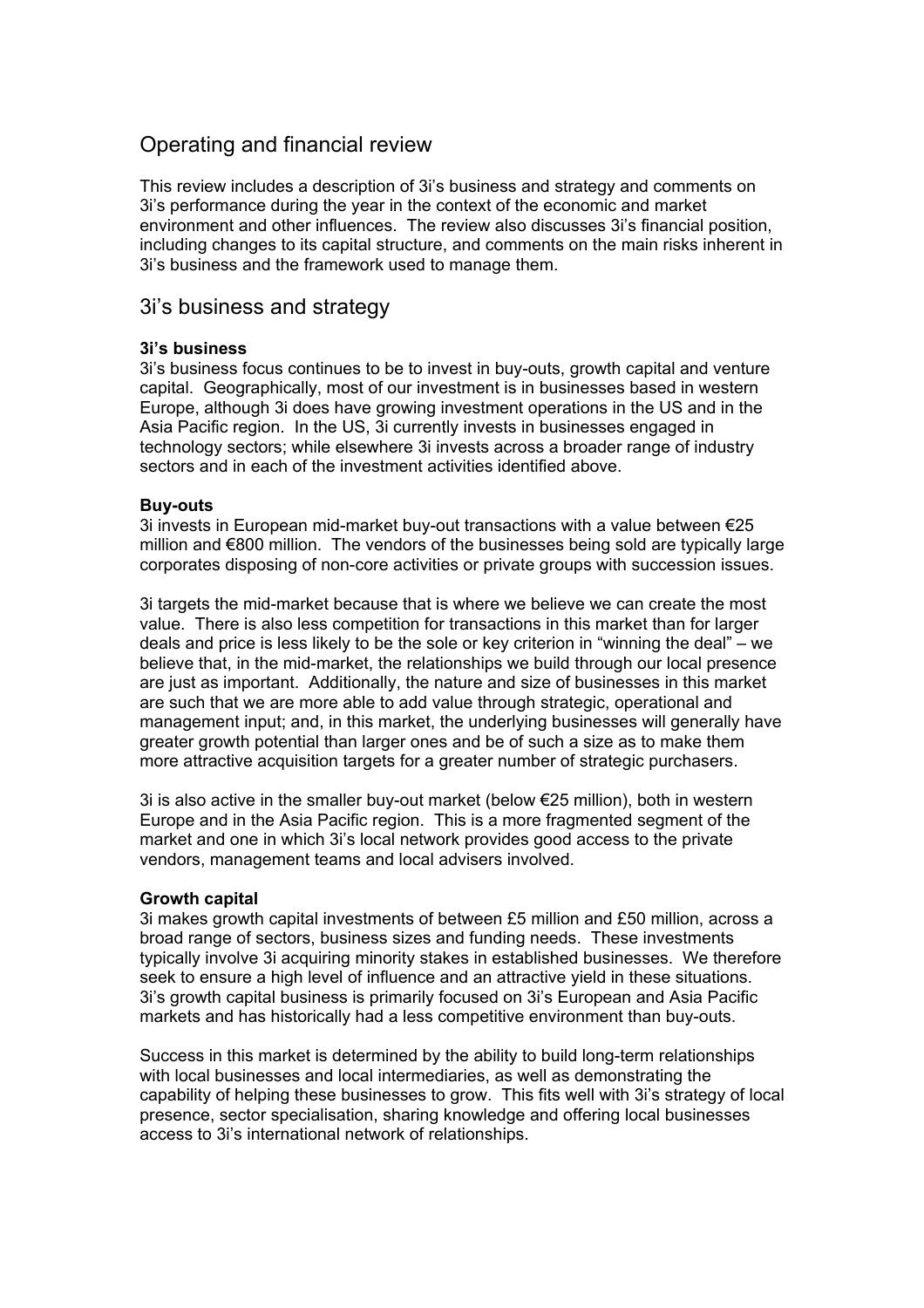#### **Venture capital**

3i's venture capital business is targeted at four key sub-sectors – healthcare, communications, software and electronics, semiconductors and advanced technologies ("ESAT"). The main geographic focus is western Europe and the US, though 3i does also invest in the Asia Pacific region.

Investment in venture capital takes the form of participation in a series of "funding rounds" and we therefore separate out "first investments" (those in businesses where 3i is not already invested) and "further investments". 3i aims to invest between £1 million and £10 million in each new opportunity and, depending on circumstances and market conditions, we would generally expect 3i's venture capital investment to be split broadly 50:50 between first investments and further investments in any year.

#### **3i's strategy**

The key elements of 3i's strategy are as follows:

- − to develop the business internationally;
- − to build a balanced investment business;
- − to use the network as our key competitive advantage; and
- − to invest in companies where there is potential to grow profits significantly.

Globally, private equity and venture capital investment is concentrated in the US and Europe, with the Asia Pacific region showing strong growth. We currently have a strong European presence and aim to grow our activities in the US and Asia.

3i targets investment across a broad range of industrial sectors and also invests at all stages of the corporate lifecycle, from start-ups to buy-outs. We continue to target businesses where we believe we can help to grow profits significantly.

Integral to our strategy is the ability to use 3i's network to generate returns that are greater than those of our competitors. As business becomes increasingly international and complex, we believe that the network provides 3i with real competitive advantage through each phase of the investment lifecycle – origination of the investment opportunity, developing and validating the business case, structuring and making the investment, implementing the operational plan for the business, and exit.

The main elements of what we refer to as "our network" are as follows:

- − local presence this enables 3i to build strong relationships with entrepreneurs, corporates, universities, research organisations and intermediaries, and is particularly important in the deal origination phase of the investment lifecycle;
- sector specialisation underpinning 3i's ability to build meaningful business relationships, sector specialisation is critical in the phases of developing and validating the investment case and subsequently implementing the growth strategy. Our sector teams are drawn from 3i's Industry Group, which comprises around 20 experienced senior industry specialists, and 3i's investment and portfolio management executives;
- − "product" specialisation each of buy-outs, growth capital and venture capital has teams of specialist investment executives skilled in project management and financial structuring specific to the product. 3i's scale and structure also allow us to utilise specialist skills in a number of other areas, including portfolio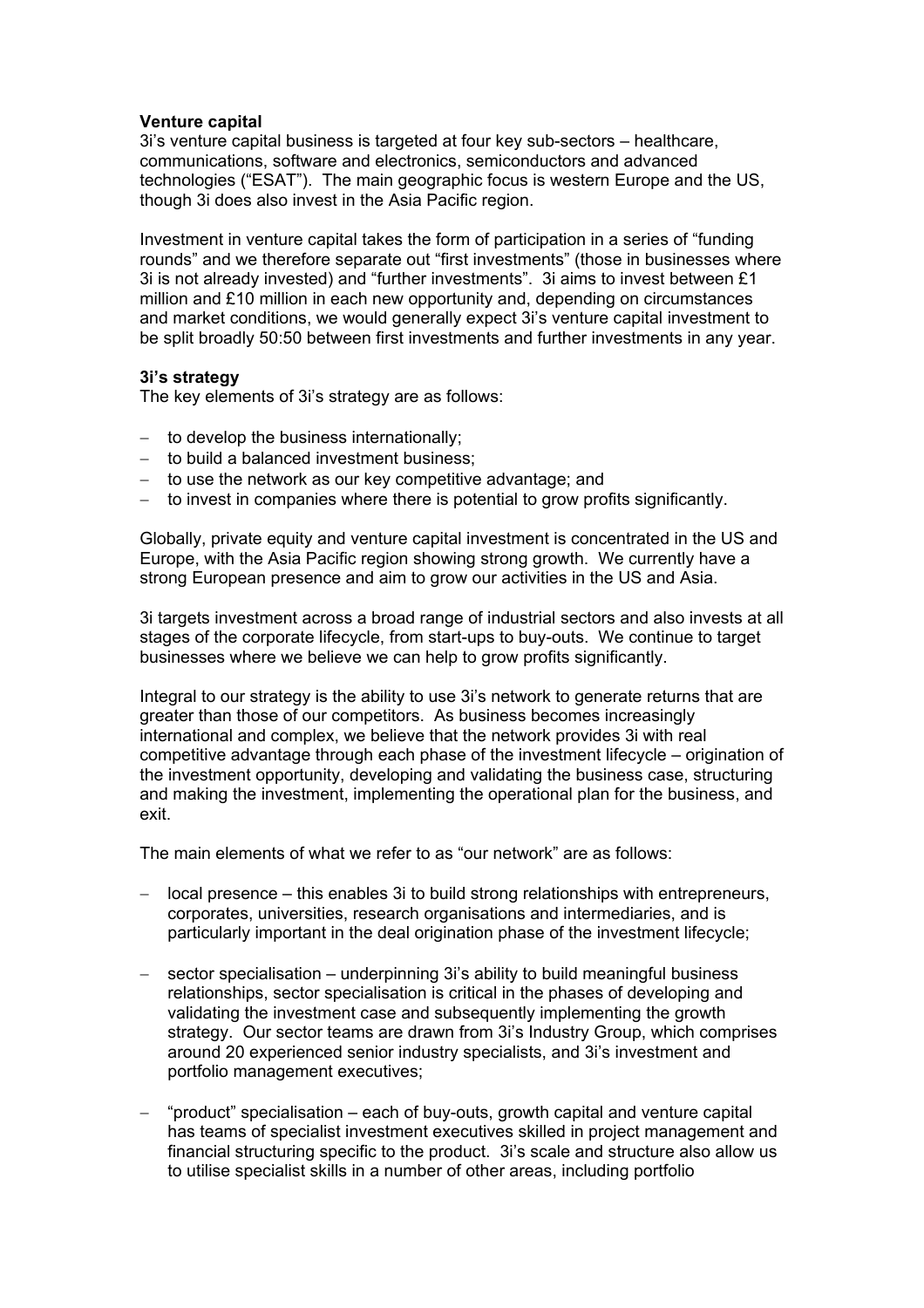management, restructuring and turnarounds, and exits and IPOs of companies from 3i's portfolio;

- sharing knowledge and contacts the importance of knowledge and strong relationships in each phase of the investment lifecycle is difficult to overstate in the private equity and venture capital investment business and, for 3i, the benefits of sharing these across the organisation represent a substantial source of competitive advantage. We believe we have in place the systems, processes and structures and, as importantly, the corporate culture to help 3i maximise the potential benefits;
- relationships with corporates another benefit of 3i's scale and organisation is that we have meaningful relationships with a large number of corporates in each of the geographies in which we operate. These relationships are particularly useful at the origination, investigation and exit phases of an investment. Furthermore, 3i's ability to make effective business introductions across a range of geographies is increasingly a critical factor in our ability to "win deals" and provides 3i with a distinctive source of value creation; and
- strengthening boards and management teams the "People Programmes" 3i runs for chairmen, chief executives, chief financial officers and independent directors provide an excellent resource for building and strengthening boards and operational management; and are also a strong source of both investment opportunities and due diligence capability.

#### **Organisation and office network**

There have been no changes since March 2003 in the leadership of our three investment businesses. Jonathan Russell continues to lead the pan European midmarket buy-out business; Chris Rowlands leads the growth capital and smaller buyout business; and Rod Perry leads the venture capital business.

Within each of these activities, a panel of our most experienced investors ensures rigorous application of our investment processes and provides guidance to help ensure we maximise value across each phase of the investment lifecycle. These panels also seek to ensure, on a case-by-case basis, that we assemble "the best team for the job" from the regional, sector and product specialists.

The investment and divestment approval functions for larger transactions are carried out by two Investment Committees, addressing technology and non-technology investments respectively. The membership of these Investment Committees is drawn from 3i's Executive Committee.

3i's Smi (small and medium-sized investments) initiative, which was established in 2001 and which reports to Chris Rowlands, continues to be successful in generating returns from some of the older and lower-growth investments and, importantly, in enabling non-Smi investment professionals to focus on identifying investment opportunities and managing larger investments. At 31 March 2004, £698 million of value (16% of 3i's total portfolio) and 849 investments (45% by number of 3i's total portfolio) were managed by the Smi team.

There were no changes to the office network during the year, though we have just announced that 3i's offices in Padua and Nantes will close in the summer of 2004. 3i will then have a total of 29 offices (25 across Europe and two each in the US and the Asia Pacific region). We continue to recognise the need to deploy resources through critical mass teams based in locations of greatest opportunity. To this end, 3i's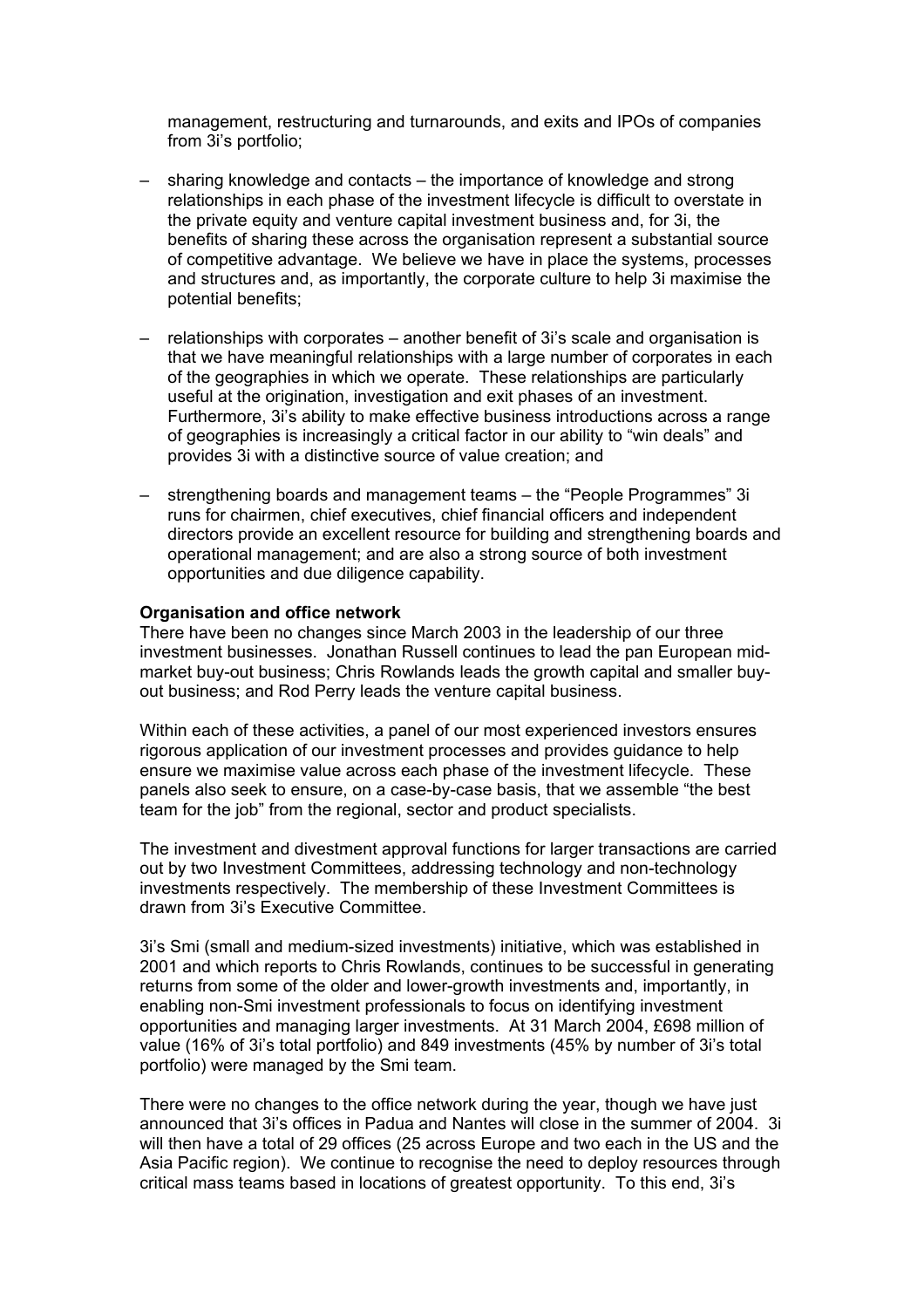Glasgow, Bristol and Leeds offices were, in February, directed to focus on portfolio management, with the executives responsible for new investment in these offices being redeployed. We do not anticipate any substantial changes to the current network of offices.

During the year, headcount was reduced from 858 to 750, reflecting a continued application of the cost reduction measures and changes in investment processes and resource alignment initiated over recent years.

#### **Operating review**

#### **Macroeconomic and market conditions**

The macroeconomic environment in the regions where 3i has operations improved substantially during the financial year under review. Looking at the period as a whole, perhaps the key defining features of the economic environment were as follows: gradually improving consumer and business confidence from the lows experienced during the extended build-up to hostilities in Iraq, though ongoing geo-political uncertainty appears to be a fact of life; the significant strengthening during the period of sterling and the euro compared with the US dollar and a number of Asian currencies, which has impacted the competitive position of a number of our portfolio businesses; improving economic growth outlook for the US and, to a lesser degree, for Europe, though across most of Europe levels of government spending remain high; and the strength of the Chinese economy and the implications of this for western economies and businesses.

Stock market conditions and mergers and acquisitions ("M&A") activity levels also showed improvement through the financial year. Most stock market indices rose substantially, reflecting improving confidence in underlying economic growth and the prospects for corporate earnings. The increased business confidence, improving stock market conditions and continuing low interest rates are all enabling and encouraging businesses to recommence their disposal and acquisition strategies, though the number of completed M&A transactions remains subdued, both in Europe and globally.

The private equity and venture capital markets are also showing increased activity after a slow first half of 2003. Market statistics for 2003 show that total private equity and venture capital investment in Europe fell by 16.5% compared with 2002, with "high technology" investment down 25%, "growth" investment down by 29.4% and buy-out investment down by 9.5%. The second quarter experienced the lowest levels of investment (as expected, given the prevailing uncertainty and consequent deferment of business decisions), with strong increases in the third and fourth quarters.

Elsewhere, the "high technology" segment of the market in North America showed a 5% increase in total investment over 2002; and investment levels in Asia Pacific rose very substantially in 2003 to a new "all-time high".

Conditions for realisations were difficult for most of 2003, with relatively few active trade buyers and continuing low levels of IPOs by historical standards. Market statistics for Europe show a 25% fall in the number of divestments in 2003 compared with 2002. However, we are seeing encouraging levels of renewed interest by trade buyers for strategic assets and the IPO markets are showing signs of re-opening, at least for strongly performing and profitable businesses.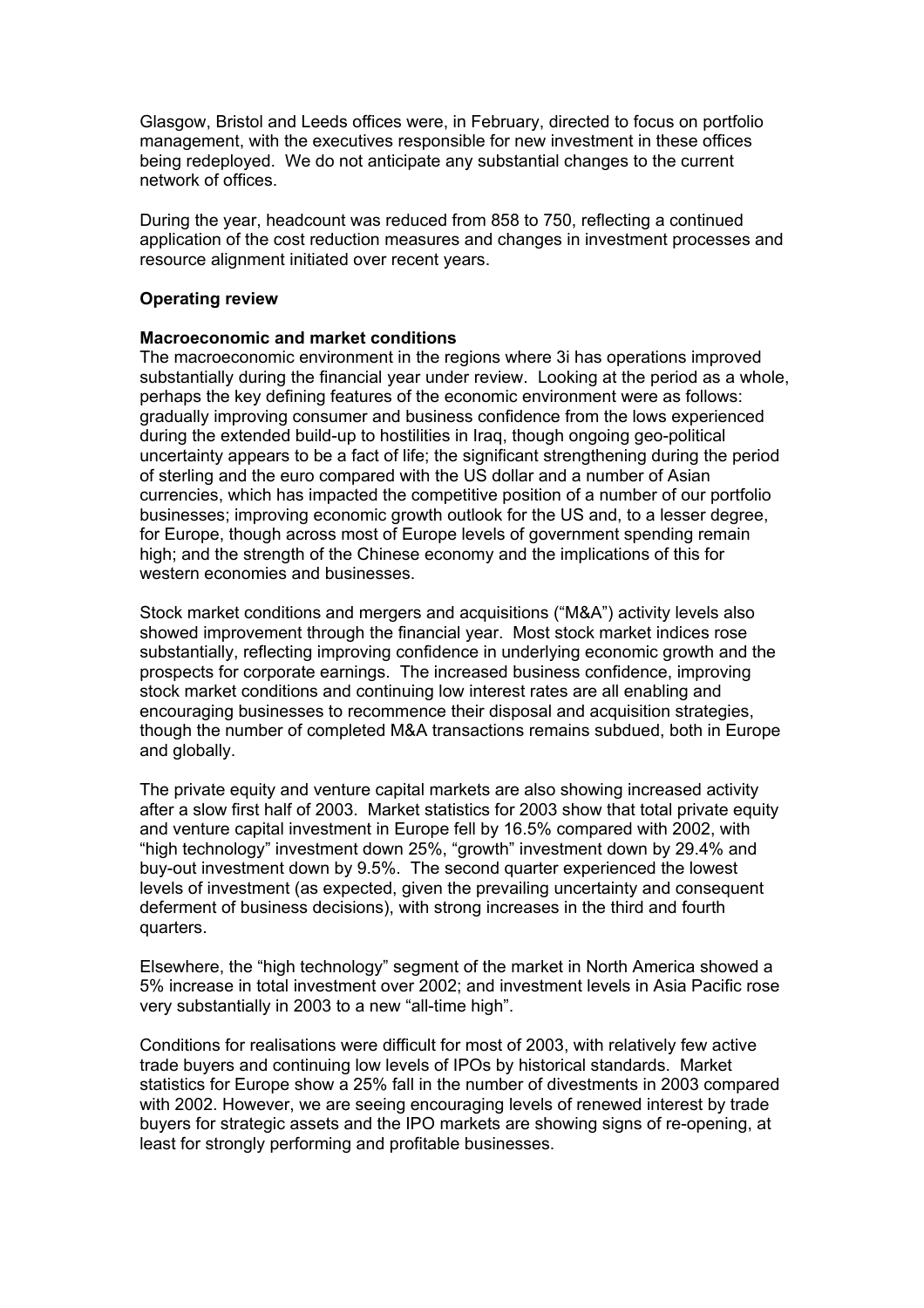There were also a number of features specific to the markets of each of our three investment businesses. Activity in the pan European mid-market for buy-outs was driven largely by strategic reorganisation and restructuring initiatives within conglomerates under continuing pressure to sell off non-core assets and manage their balance sheets. In addition, secondary buy-outs (where a private equity investor buys a business from another private equity investor) were a significant feature during the period, accounting for 31.3% of investment (by transaction value) in 2003. This is a reflection of the amount of buy-out funds raised and seeking investment opportunities and also, on the sell side, of the pressure on some funds to sell investments and return cash to investors.

Within the European growth capital market, investment in 2003 was down sharply on 2002, largely as a result of growth and acquisition plans being deferred in an environment of business uncertainty during the first half of the year. Since then, these strategies have increasingly been recommenced and we believe that the use of private equity to facilitate cross-border expansion within the European market is a key driver of investment opportunity.

The venture capital markets are seeing increased levels of IT spending by businesses as well as improved conditions for realisations as the appetite of corporates for buying venture-backed businesses improves and stock markets reopen to some extent to technology companies. Reduced levels of competition following the fallout from the "technology bubble" are also a feature of the marketplace in Europe, though competition for particularly good opportunities is still significant.

#### **Total return**

3i achieved a total return of £531 million for the financial year, which equates to 18.1% on opening shareholders' funds. While this compares with returns on the FTSE 100 and FTSE All-Share total return indices of 25.7% and 31.0% respectively, it is normal that 3i's returns lag an upturn in quoted markets. This is because our valuations of unquoted investments are generally based on historical earnings and our venture capital investments are not marked up in line with a rise in quoted markets.

The main drivers of the total return were a good level of profitable realisations and strong growth in the value of the portfolio. The latter was due to two main factors: the use of higher earnings multiples, as a result of rising stock markets; and a good level of "first-time uplifts" on a number of recent investments in the mid-market buy-out portfolio as they moved from being valued at cost to being valued on the earnings basis. The total return also reflects an unrealised loss on foreign currency translation of £64 million, arising on 3i's euro- and US dollar-denominated portfolios net of currency borrowings, as sterling appreciated over the year relative to the euro (up 3%) and the US dollar (up 16%).

Improved results in each of 3i's business areas underpinned the overall return. The mid-market buy-out return of 22.6% (on opening shareholders' funds attributed to this activity) was largely driven by growth in the value of the portfolio, with strong firsttime uplifts on a number of recent investments and a minimal level of provisions. Returns in the smaller buy-out and growth capital businesses, of 22.1% and 26.8% respectively, were driven by strong realisations, while the portfolios increased in value mainly as a result of using higher earnings multiples. Both businesses continued to generate a good income yield. The venture capital business produced a total return of (6.0)%, though its return was broadly break-even before the impact of foreign currency translation losses. There were a small number of funding rounds at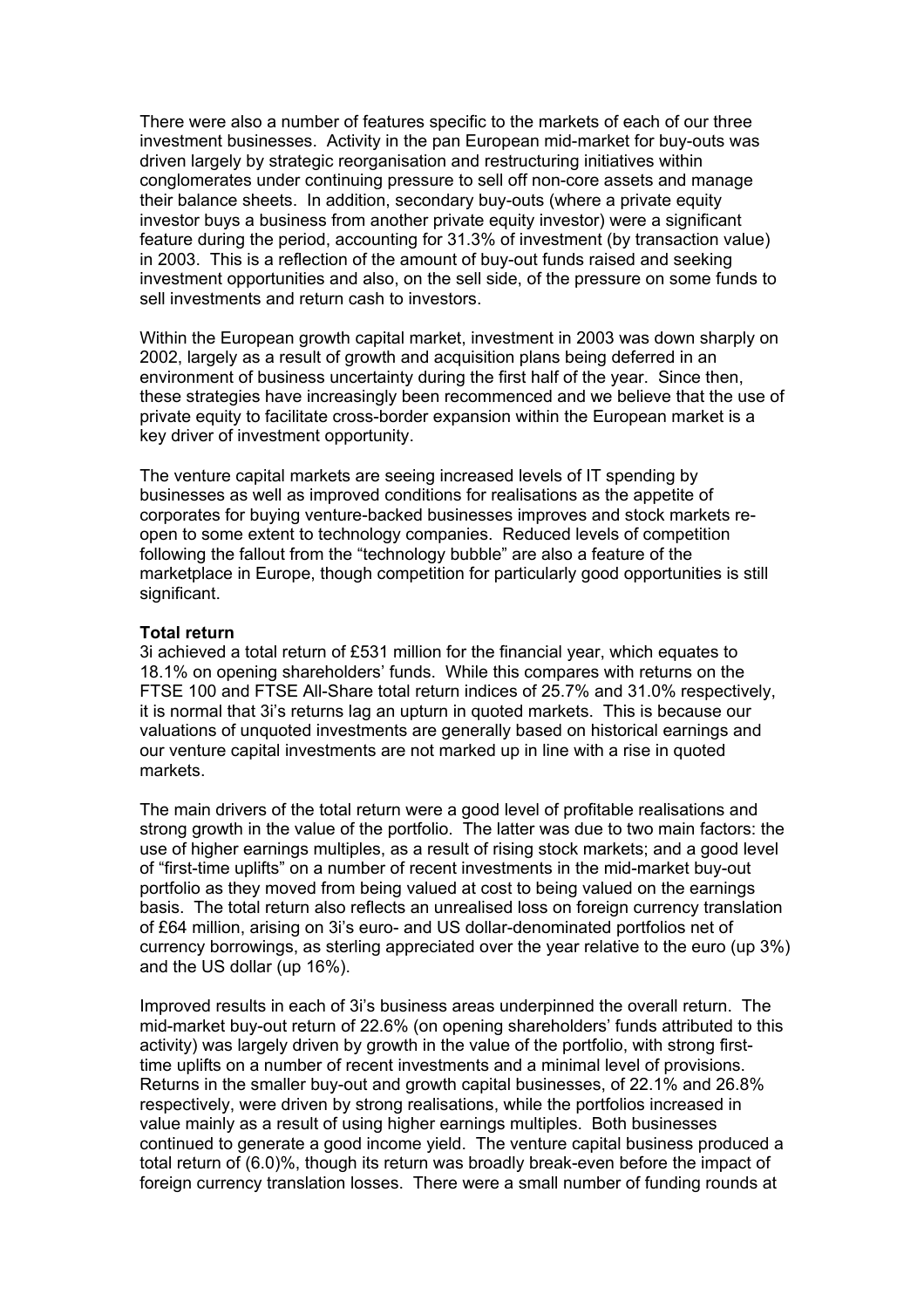higher company valuations, allowing us to increase the carrying value of these investments, but we have not sought to reflect in the valuations of unquoted venture capital investments the significant rise in quoted technology indices over the year.

Geographically, 3i's returns in the UK, continental Europe and Asia Pacific were strong. The return in the UK of 22.2% was driven mainly by a high level of profitable realisations and healthy value growth in the portfolio. Whilst the buy-out and growth capital businesses were the main contributors to the UK's return, the venture capital business also achieved a positive return.

In continental Europe, 3i's return of 14.5% (17.5% before the impact of unrealised foreign currency translation losses of £29 million) was largely due to the high level of first-time uplifts.

In Asia Pacific, the sale of our investment in Vantec Corporation, the logistics business acquired from Nissan in 2001, was the main contributor to our 34.3% return.

The US business made a loss of (7.4)% before taking account of the £17 million translation difference arising on the dollar-denominated portfolio (net of dollar borrowings).

#### **Investment**

3i invested a total of £784 million (£979 million including investment on behalf of coinvestment funds), which is a 9.5% increase over the prior year.

During the first half of the year, 3i invested £211 million, with the balance of £573 million being invested in the second half. The substantial increase in the second half was largely due to 3i's ability to complete new investment opportunities that had built up in the new investment pipeline up to 30 September – in contrast to the low pipeline coming in to the financial year, reflecting the deferral of many strategic decisions by businesses and investors in an environment of business uncertainty during the extended build-up to the hostilities in Iraq.

Buy-out transactions represented 42% of total investment, growth capital 37% and venture capital 21%. Of the amount invested in venture capital, 55% was further investment into existing portfolio companies.

Continental European investment represented 51% of investment, up from 42% in the prior year, and is a reflection of our ability, through the network, to source and complete larger deals across Europe. The UK represented 39% (down from 44%), with the US and Asia Pacific investing 8% and 2% respectively.

#### **Realisations**

Despite a relatively poor environment for realisations, 3i generated good realisation proceeds of £923 million (2003: £976 million) and strong realised profits of £228 million (2003: £190 million). Realised profits are stated net of write-offs, which amounted to £50 million (2003: £79 million).

The aggregate uplift over 31 March 2003 valuations on equity realisations was 58% and, including sales and redemptions of loans and fixed income shares, 18% of the opening portfolio was realised.

The growth capital and smaller buy-out businesses were particularly active in generating realisations, mainly through a focus on selling investments that have been in the portfolio for several years.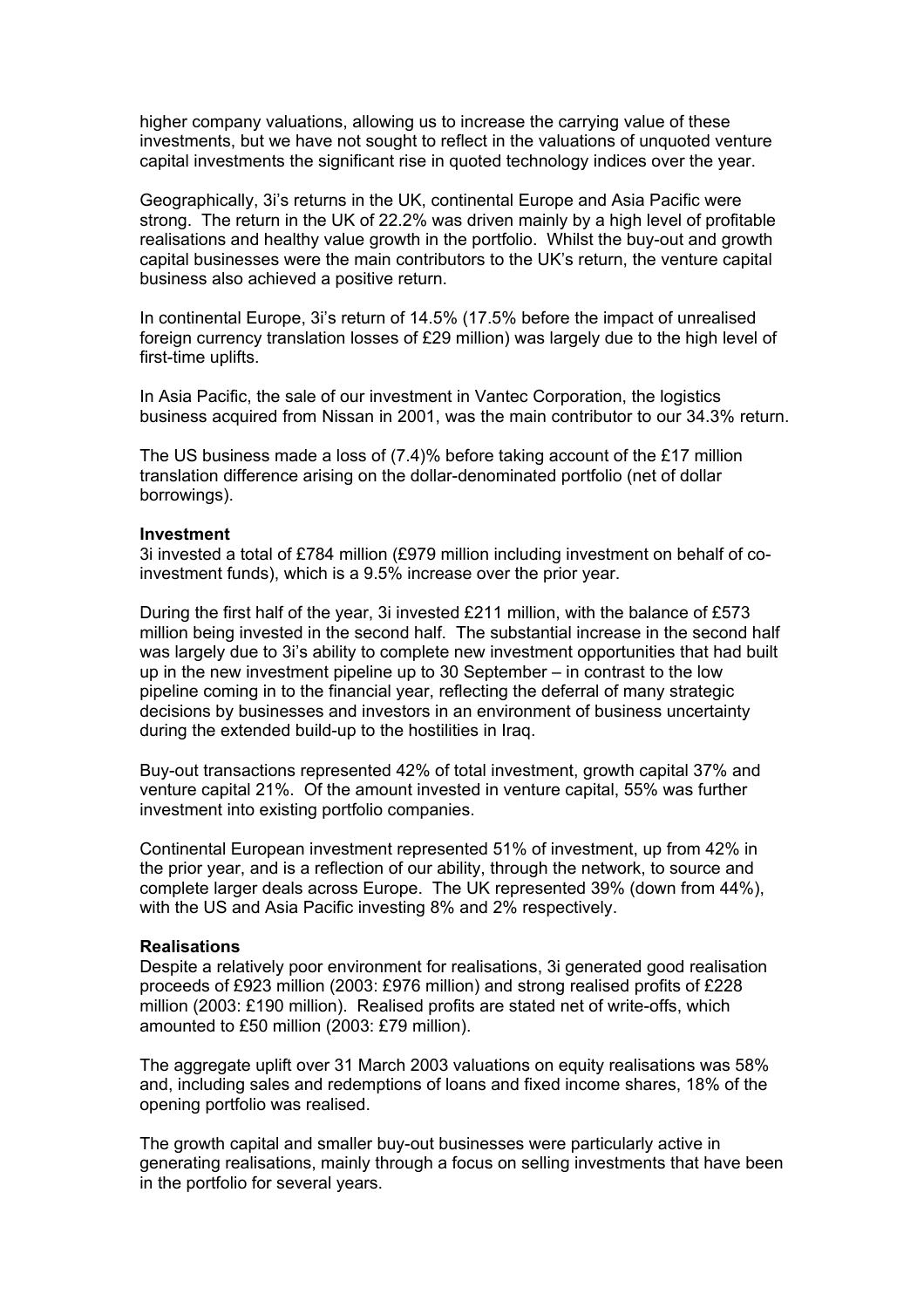Sales of quoted equity benefited from the general rise in equity markets, with £40 million of profits generated over 31 March 2003 valuations (an uplift of 51%). Four investee companies achieved IPOs during the year, with the most high profile probably being that achieved by Cambridge Silicon Radio ("CSR") in February. The successful IPO of CSR, a leading manufacturer of single-chip Bluetooth wireless devices, at a market capitalisation of £240 million was seen as a key test of the stock market's appetite in Europe.

#### **Unrealised value movement**

The unrealised value movement on the revaluation of investments was a positive £336 million, representing a significant improvement on the £1,159 million value reduction in the prior year.

The weighted average earnings multiple applied to investments valued on an earnings basis rose from 8.1 to 12.0 over the period. The impact of increased earnings multiples on investments valued on an earnings basis at the start and end of the year generated value growth of £287 million (2003: £244 million value reduction).

There was a fall of 4% over the year in the aggregate attributable earnings of investments valued on an earnings basis at the start and end of the year, giving rise to a value reduction of £37 million (2003: £48 million value increase). Two larger investments whose profits fell significantly during 2003 were the main components of this value reduction, but the fall in earnings is also due to the use of historical audited accounts (therefore not reflecting the more recent upturn in the economic environment) in valuing most of this component of the portfolio.

It should be noted that the value movement relating to first-time uplifts includes £71 million which is due to earnings growth and that the "other movements on unquoted investments" item includes £7 million in respect of companies that recovered from making losses to being profitable. The net value movement due to earnings growth is therefore a £41 million increase.

First-time uplifts totalled £238 million (2003: £31 million). This is a reflection of the quality of investments made in recent years and the results beginning to come through as value growth strategies in investee businesses are implemented.

Provisions for investments in businesses which may fail totalled £143 million (2003: £379 million) and valuation reductions relating to the application of our downround methodology and restructuring provisions fell significantly to £70 million (2003: £361 million). The latter figure is stated net of valuation increases of £65 million, arising as a result of investee companies raising funds from new investors at increased values.

The quoted investments held at the end of the year increased in value by an aggregate £60 million over the year.

#### **Carried interest and investment performance plans**

Market practice in the private equity and venture capital industry is to offer investment staff the opportunity to participate in returns from successful investments. Amounts payable on the successful realisation of investments in the year to 31 March 2004 totalled £8 million. A further £32 million has been accrued in respect of amounts potentially payable if assets are ultimately realised at the values they were held at in the accounts at 31 March 2004.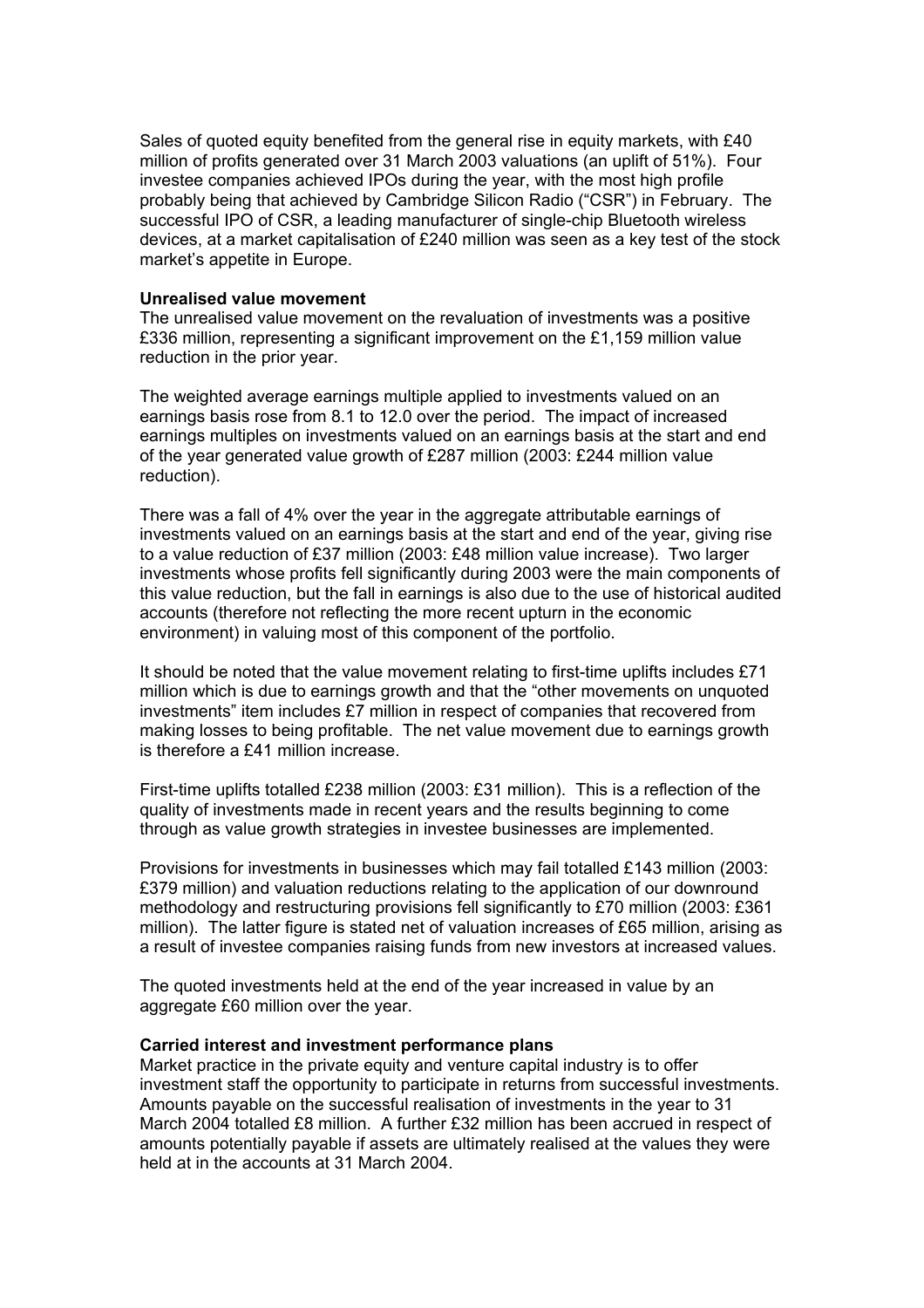#### **Income and costs**

Total operating income before interest payable was £267 million (2003: £308 million). The decrease when compared with the prior year reflects a lower level of special interest and dividend receipts during the year and the realisation of a small number of higher yielding investments. Fee income is marginally lower than in the prior year, although there was a substantial increase in the second half of the year, with arrangement and negotiation fees contributing strongly.

Net interest payable decreased, reflecting the reduction in net borrowings and also the lower average rate of interest on long-term borrowings following the €550 million convertible bond issue in August 2003.

Management expenses of £163 million (2003: £163 million) include fundraising costs of £6 million incurred in connection with the Eurofund IV fundraising and a higher level of staff bonuses than in the prior year.

#### **The portfolio**

At 31 March 2004, the portfolio comprised 1,878 investments, a reduction from 2,162 a year earlier and a reflection of the strategy of seeking exits from investments where we believe the value growth potential is not sufficiently attractive. We would expect this number to continue to decrease over the medium term.

At the year end, 53% of the portfolio is represented by buy-outs, 35% by growth capital investments and 12% by venture capital investments. Geographically, 58% is in the UK, 35% in continental Europe, 5% in the US and 2% in Asia Pacific.

3i's portfolio, in contrast to many others in the private equity and venture capital industry, has relatively low exposure to individual company risk, with the top 10 investments representing 13% by value at the year end and the top 50 investments 35%.

#### **Fund management activities**

Fund management activities comprise the management of both private equity funds and quoted funds.

The private equity funds are primarily co-invested alongside 3i's own capital when financing buy-outs, enabling an investment to be made without 3i holding a majority interest. During the year, 3i earned fee income of £31 million (2003: £34 million) from the management of private equity funds. In addition, 3i receives carried interest in respect of third-party funds under management. During the year, 3i received £1.7 million in respect of realised investments and accrued an additional £1.7 million in respect of unrealised investments. At 31 March 2004, the invested portfolio managed on behalf of private equity fund investors was valued at £1,324 million (2003: £1,158 million), excluding undrawn commitments.

During the year, we announced that the final closing of Eurofund IV, the latest fund targeted at pan European mid-market buy-outs, would take place by 30 June 2004. It is expected that third party commitments will amount to at least €800 million over the life of the fund, enabling 3i (together with the fund) to invest up to €3 billion in buy-outs over the next three years.

3i Asset Management manages 3i's portfolio of quoted investments (comprising principally our holdings in investments that have achieved an IPO) as well as the portfolios of the 3i Group Pension Plan and of three quoted specialist investment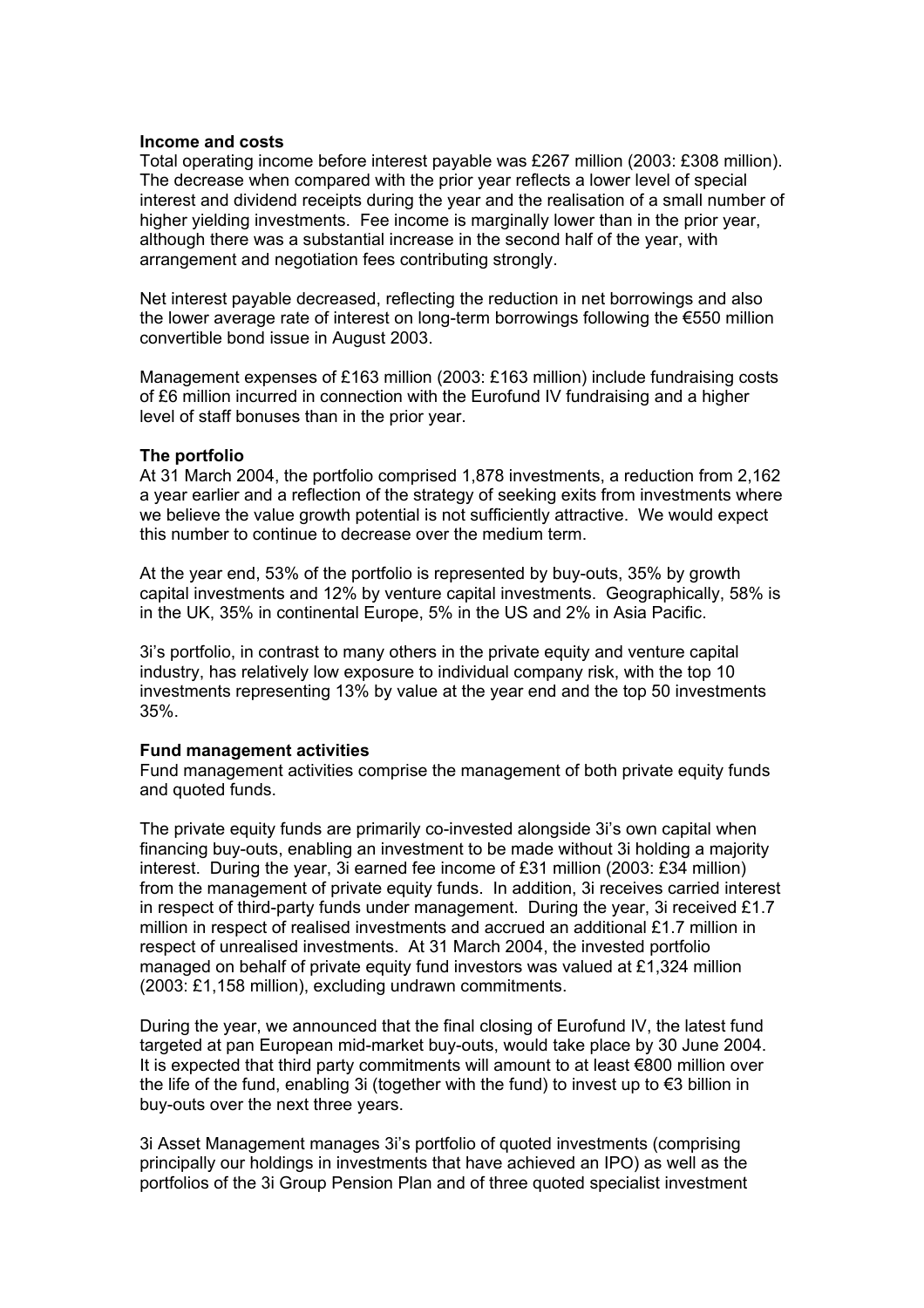companies (3i Smaller Quoted Companies Trust plc, 3i Bioscience Investment Trust plc and 3i European Technology Trust plc). At 31 March 2004, total third party quoted funds under management were £600 million. Fees earned from quoted fund management amounted to £4 million (2003: £4 million).

#### **Accounting policies and valuation**

#### **New valuation methodology**

In August 2003, the British Venture Capital Association ("BVCA") issued new valuation guidelines for private equity and venture capital investments, which resulted in changes being made to 3i's portfolio valuation methodology. The new methodology has been approved by the Board and was applied in carrying out the 31 March 2004 portfolio valuation. The net impact of these changes on the overall valuation of the portfolio was immaterial.

#### **Changes to accounting policies**

There have been no changes to accounting policies during the year.

#### **Introduction of international financial reporting standards**

In June 2002, the European Union adopted a regulation that requires, from 1 January 2005, European listed companies to prepare their consolidated financial statements in accordance with international accounting standards. 3i's 31 March 2006 financial statements will therefore be prepared in accordance with International Financial Reporting Standards ("IFRS"). These comprise not only IFRS but also International Accounting Standards ("IAS").

#### **Financial review**

#### **Cash flows**

The key cash flows during the year were the aggregate cash outflow of £756 million in respect of investment and cash inflows totalling £913 million in respect of proceeds received on realising investments. Net cash inflow for the year was £45 million (2003: £170 million), reducing net borrowings at the year end to £936 million (2003: £1,013 million). With the significant growth in the value of the portfolio during the year, gearing fell to 28% at 31 March 2004 compared with 35% a year earlier.

#### **Capital structure**

3i's capital structure comprises a combination of shareholders' funds, long-term borrowing, short-term borrowing and liquid treasury assets and cash.

The major changes in capital structure during the year, other than the growth in shareholders' funds, were the €550 million convertible bond issue completed in August 2003 and the replacement of the £625 million multi-currency facility in January with a new €595 million revolving credit facility. The convertible bonds are due in 2008 and have a conversion price of 842p (a 45% premium to the "reference price" of 580p) and an annual coupon of 1.375%.

Long-term borrowing at 31 March 2004 is £1,595 million and is repayable as follows: £5 million between one and two years, £944 million between two and five years and £646 million after five years. In addition, at the year end, 3i had committed and undrawn borrowing facilities amounting to £583 million and cash and other liquid assets totalling £819 million. We are confident we have in place adequate funding for foreseeable investment needs.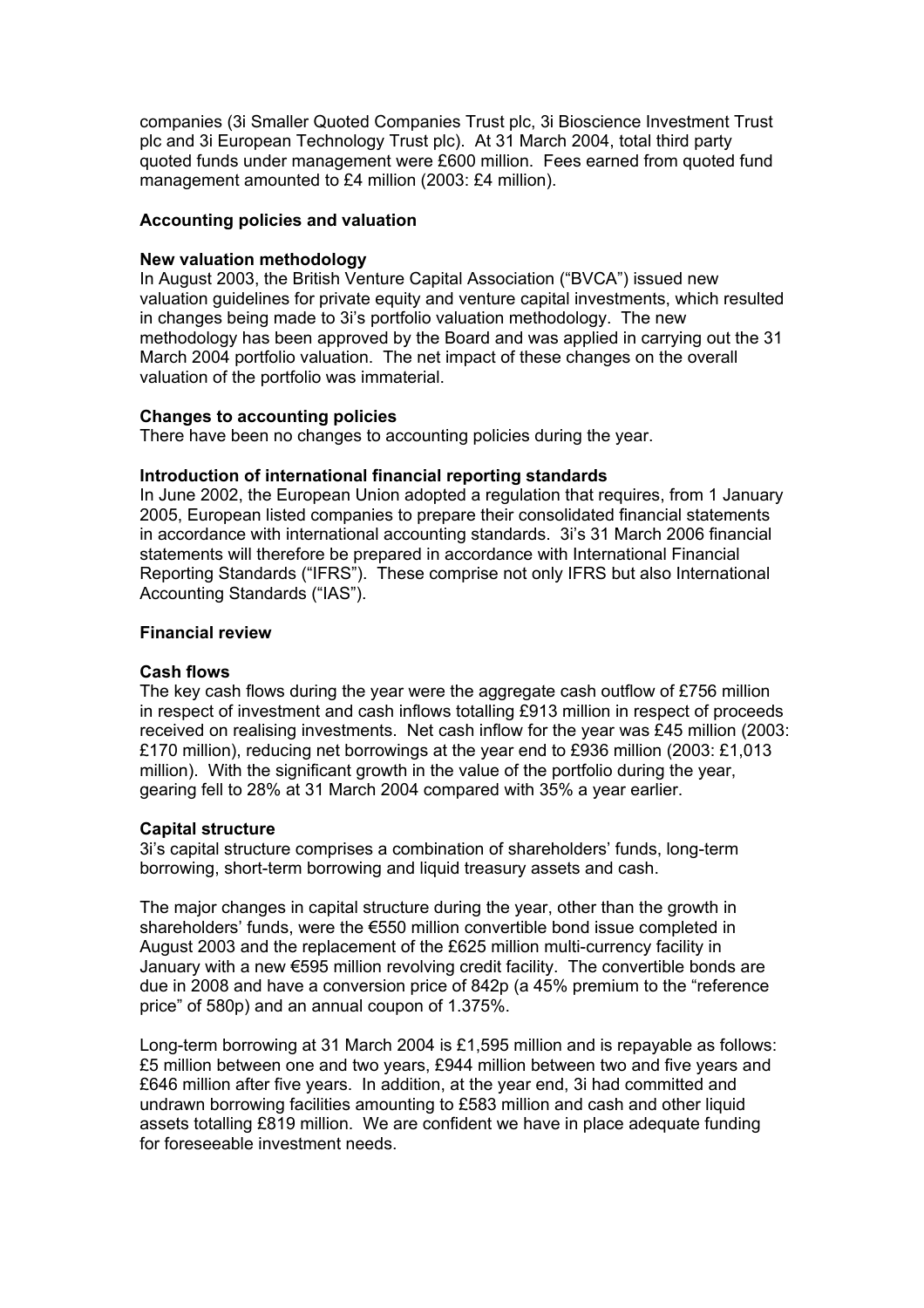3i Group plc has credit ratings with Moodys and Standard & Poors of Aa3/stable and A+/stable respectively.

#### **Regulation and risk management**

#### **Introduction**

3i Group plc and relevant subsidiaries continue to be authorised and regulated by the Financial Services Authority.

3i has a comprehensive framework to manage the risks that are inherent in its business. This framework includes a risk committee whose purpose is to monitor the identification, assessment and management of key risks across the business. The main risks comprise economic risk, treasury and funding risk, investment risk and operational risk.

#### **Economic risk**

3i invests mainly in European companies and continues to develop its operations in the US and Asia Pacific. However, the majority of the portfolio (58%) is still in UK companies and there is an element of exposure to the UK economic cycle. To mitigate this, 3i has invested in different sectors of the UK economy with different economic cycles. In addition, an increasing proportion of assets is invested in continental Europe, in the US and in Asia Pacific, which may have different economic cycles.

#### **Treasury and funding risk**

The overall funding objective continues to be that each category of investment asset is broadly matched with liabilities and shareholders' funds, with corresponding characteristics in terms of risk and maturity, and that funding needs are met ahead of planned investment. This objective continued to be met during the year ended 31 March 2004.

All assets and liabilities are held for non-trading purposes and, as a result, 3i does not have a trading book. 3i does not trade in derivatives and does not enter into transactions of either a speculative nature or unrelated to 3i's investment activities. Derivatives are used to manage the risks arising from 3i's investment activities.

The main funding risks faced by 3i are interest rate risk and exchange rate risk. The level of these risks is mitigated by the overall funding objective and the Board regularly reviews and approves policies on the approach to each of these risks.

3i's policy for exchange rate risk management is not generally to hedge its overall portfolio in continental Europe or the US. In line with its funding policy, part of those assets are funded by borrowings in local currency and, as a result, a partial hedge exists. 3i's largest exposure is £0.8 billion in respect of net assets denominated in euros in continental Europe. The level of exposure to exchange rate risk is reviewed on a periodic basis.

Day to day management of treasury activities is delegated to executive Directors and the Group Treasurer. Regular reports on 3i's funding position have been considered during the year by the Board. There has been no change during the year or since the year end to the major funding risks faced by 3i, or to 3i's approach to such risks.

#### **Investment risk**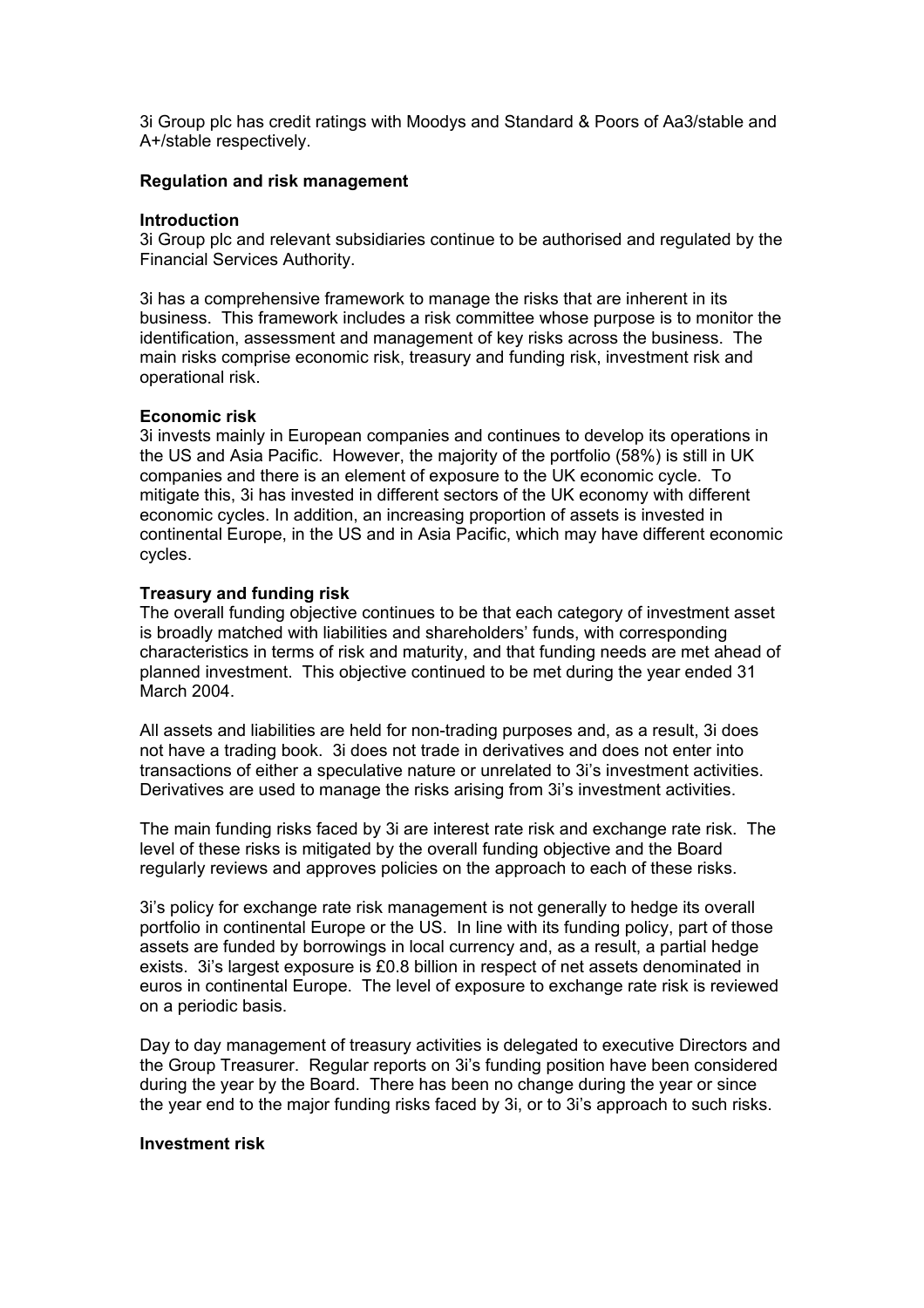This includes investing in companies that may not perform as expected, being over exposed to one sector of the economy and the portfolio valuation being partly based on stock market valuations.

Investment levels are set, allocated and monitored by product area and geography. Within this framework, 3i invests in all sectors of the economy, except those, such as property, where the opportunity to invest in private equity and venture capital backed businesses meeting 3i's investment criteria is limited. Management periodically reviews the portfolio, which is well diversified by industry sector, to ensure that there is no undue exposure to any one sector.

3i's investment criteria focus on management ability and market potential. Investment appraisal and due diligence is undertaken in a rigorous manner by drawing on our international network and experts in individual industry sectors. In general, proposed investments over £5 million are presented to 3i's Investment Committee or Technology Investment Committee, which are committees of senior management including executive Directors.

The valuation of a large proportion of 3i's equity portfolio is based on stock market valuations for the relevant industry sector. Quoted investments are valued using the closing mid-market price at the balance sheet date. 48% of the unquoted portfolio is valued using stock market earnings multiples for the relevant industry sector discounted for non marketability. Accordingly, stock market valuations for individual sectors are an important factor in determining the valuation of 3i's portfolio and the total return.

There are regular reviews of holdings in quoted companies and exposure to individual sectors in order to monitor the level of risk and mitigate exposure where appropriate. In particular, the level of future funding of technology companies is kept under review. However, it is not possible to protect against the risks of a downturn in stock markets generally or in any specific sector.

Accordingly, the valuation of 3i's portfolio and opportunities for realisation depend on stock market conditions and the buoyancy of the wider mergers and acquisitions market.

#### **Operational risk**

This includes operational events such as human resources risks, legal and regulatory risks, IT systems problems, business disruption and shortcomings in internal controls.

Line management at all levels is responsible for identifying, assessing, controlling and reporting operational risks. This is supported by a framework of core values, standards and controls, a code of business conduct and delegated authorities.

The ability to recruit, develop and retain capable people is of fundamental importance to achieving 3i's strategic objectives. We operate in a competitive industry and aim to remunerate our staff in line with market practice and to provide superior development opportunities.

A group-wide business continuity strategy is in place. This strategy has been assessed against a detailed business impact analysis and independently benchmarked against best practice.

#### **Conclusion**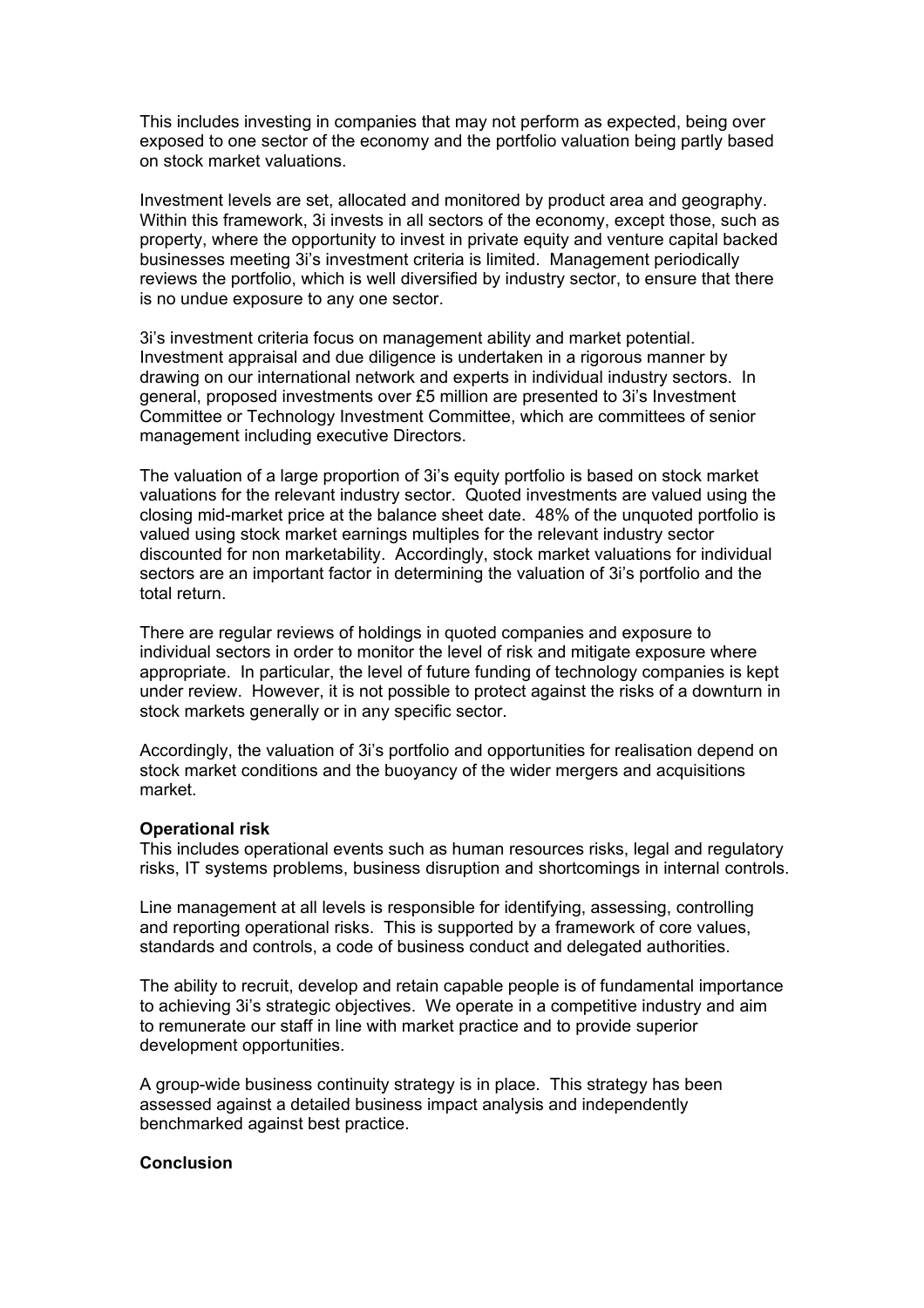The year under review saw a strong return on opening shareholders' funds, driven mainly by healthy realisation profits and good value growth from the portfolio. In addition, 3i took advantage of improving conditions to invest just under £1 billion (including co-investment funds) in good businesses with attractive growth prospects.

3i's balance sheet at the year end is strong, with gearing at a relatively low 28%, providing the financial capacity and flexibility to vary investment and realisation activity in line with market conditions.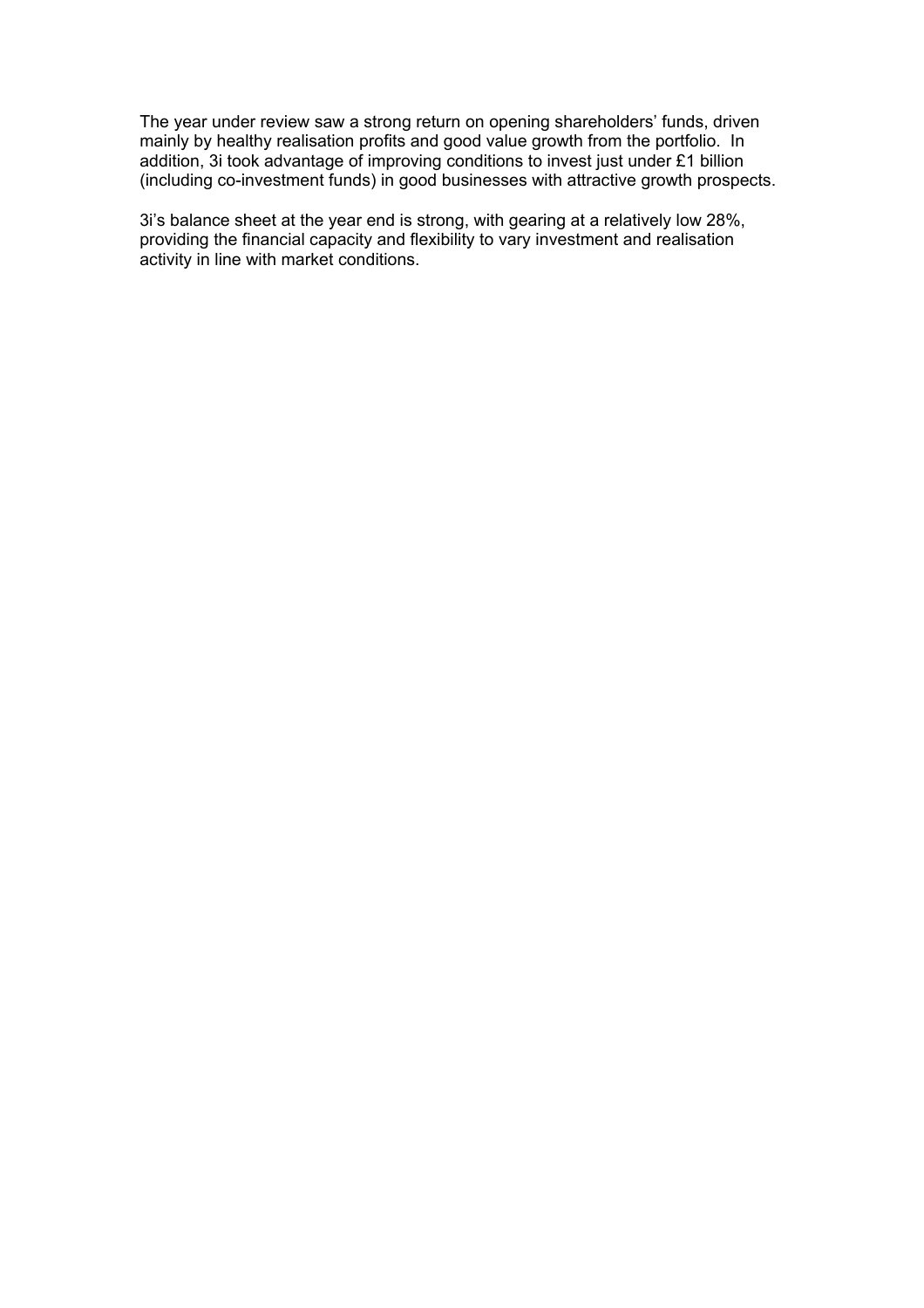# Consolidated statement of total return

for the year to 31 March 2004

|                                | <b>Revenue</b> | <b>Capital</b> | <b>Total</b> | Revenue | Capital        | Total    |
|--------------------------------|----------------|----------------|--------------|---------|----------------|----------|
|                                | 2004           | 2004           | 2004         | 2003    | 2003           | 2003     |
|                                | £m             | £m             | £m           | £m      | £m             | £m       |
| Capital profits                |                |                |              |         |                |          |
| Realised profits on            |                |                |              |         |                |          |
| disposal of investments        |                | 228            | 228          |         | 190            | 190      |
| Unrealised profits/(losses) on |                |                |              |         |                |          |
| revaluation of investments     |                | 336            | 336          |         | (1, 159)       | (1, 159) |
|                                |                | 564            | 564          |         | (969)          | (969)    |
| Carried interest and           |                |                |              |         |                |          |
| investment performance plans   |                | (40)           | (40)         |         | (12)           | (12)     |
|                                |                | 524            | 524          |         | (981)          | (981)    |
| Total operating income before  |                |                |              |         |                |          |
| interest payable               | 262            | 5              | 267          | 298     | 10             | 308      |
| Interest payable               | (51)           | (42)           | (93)         | (57)    | (53)           | (110)    |
|                                | 211            | 487            | 698          | 241     | (1,024)        | (783)    |
| Administrative expenses        | (72)           | (91)           | (163)        | (64)    | (89)           | (153)    |
| Cost of changes to             |                |                |              |         |                |          |
| organisational structure       |                |                |              | (5)     | (5)            | (10)     |
| Return before tax and currency |                |                |              |         |                |          |
| translation adjustment         | 139            | 396            | 535          | 172     | (1, 118)       | (946)    |
| Tax                            | (29)           | 25             | (4)          | (32)    | 35             | 3        |
| Return for the year before     |                |                |              |         |                |          |
| currency translation           |                |                |              |         |                |          |
| adjustment                     | 110            | 421            | 531          | 140     | (1,083)        | (943)    |
| Currency translation           |                |                |              |         |                |          |
| adjustment                     | 24             | (24)           |              | 6       | $\overline{2}$ | 8        |
| <b>Total return</b>            | 134            | 397            | 531          | 146     | (1,081)        | (935)    |
| <b>Total return per share</b>  |                |                |              |         |                |          |
| Basic (pence)                  | 21.9p          | 64.9p          | 86.8p        | 23.9p   | (177.1)p       | (153.2)p |
| Diluted (pence)                | 21.0p          | 62.2p          | 83.2p        | 23.9p   | (176.9)p       | (153.0)p |

# Reconciliation of movement in shareholders' funds

|                       | 2004  | 2003    |
|-----------------------|-------|---------|
|                       | £m    | £m      |
| Opening balance       | 2,936 | 3,945   |
|                       |       |         |
| Revenue return        | 134   | 146     |
| Capital return        | 397   | (1,081) |
| Total return          | 531   | (935)   |
| <b>Dividends</b>      | (84)  | (81)    |
| Proceeds of issues of |       |         |
| shares                | 12    | 7       |
| Movement in the year  | 459   | (1,009) |
|                       |       |         |
| Closing balance       | 3,395 | 2,936   |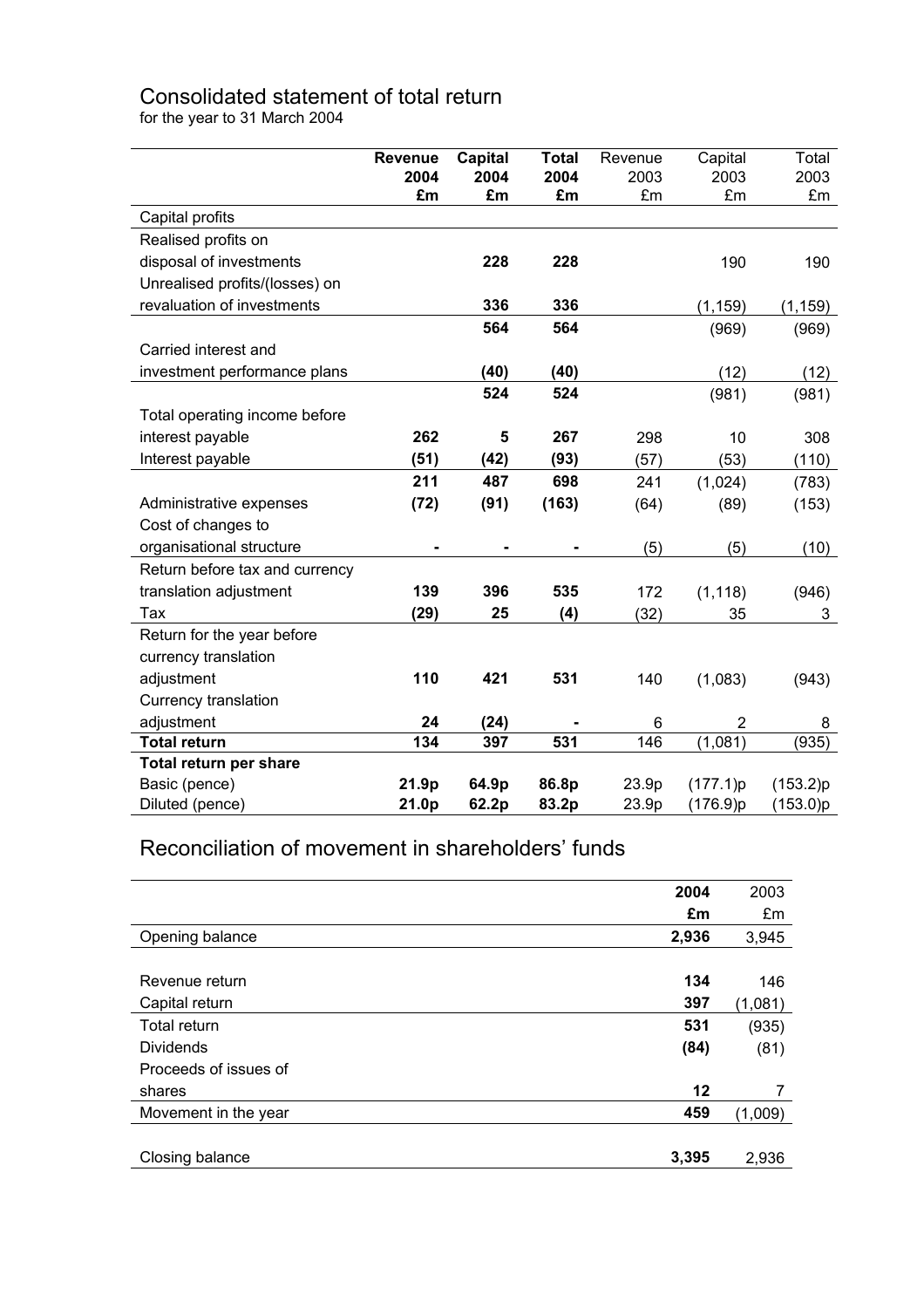# Consolidated revenue statement

for the year to 31 March 2004

|                                                                         | 2004  | 2003  |
|-------------------------------------------------------------------------|-------|-------|
|                                                                         | £m    | £m    |
| Interest receivable                                                     |       |       |
| Interest receivable and similar income arising from debt securities and |       |       |
| other fixed income securities held as financial fixed asset investments |       |       |
| Interest receivable on loan investments                                 | 84    | 96    |
| Fixed rate dividends                                                    | 8     | 17    |
|                                                                         | 92    | 113   |
| Other interest receivable and similar income                            | 33    | 34    |
|                                                                         | 125   | 147   |
| Interest payable                                                        | (51)  | (57)  |
| Net interest income                                                     | 74    | 90    |
| Dividend income from equity shares                                      | 94    | 106   |
| Share of net (losses) of joint ventures                                 | (1)   | (1)   |
| Fees receivable                                                         | 43    | 46    |
| Other operating income                                                  | 1     |       |
| Total operating income                                                  | 211   | 241   |
| Administrative expenses and depreciation                                | (72)  | (64)  |
| Cost of changes to organisational structure                             |       | (5)   |
| Profit on ordinary activities before tax                                | 139   | 172   |
| Tax on profit on ordinary activities                                    | (29)  | (32)  |
| Profit for the year                                                     | 110   | 140   |
| <b>Dividends</b>                                                        |       |       |
| Interim (5.1p per share paid, 2003: 4.9p per share paid)                | (31)  | (29)  |
| Final (8.9p per share proposed, 2003: 8.6p per share paid)              | (53)  | (52)  |
| Profit retained for the year                                            | 26    | 59    |
| <b>Earnings per share</b>                                               |       |       |
| Basic (pence)                                                           | 18.0p | 22.9p |
| Diluted (pence)                                                         | 17.2p | 22.9p |

There is no material difference between the reported revenue and the revenue on an unmodified historical cost basis.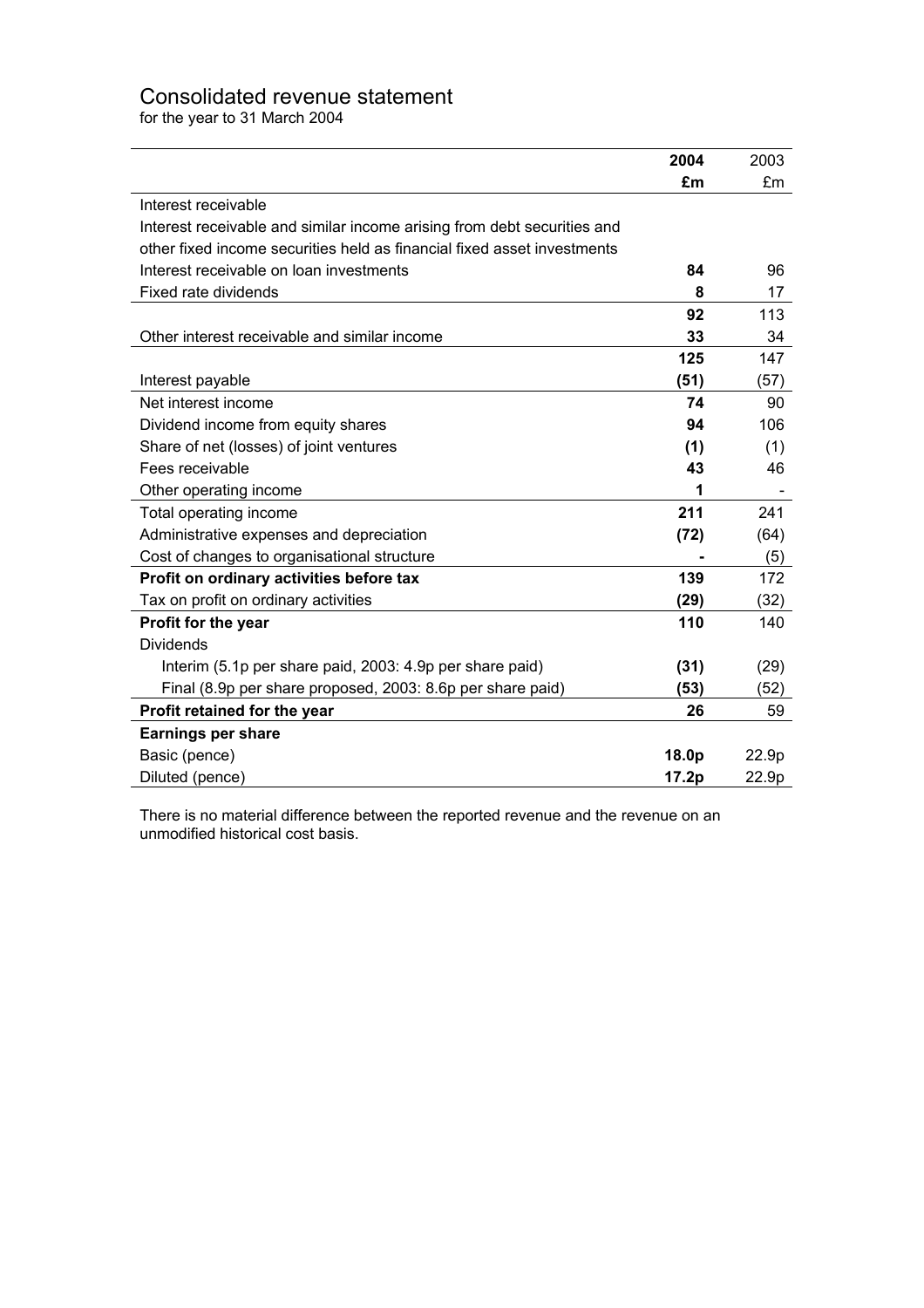# Consolidated balance sheet

as at 31 March 2004

|                                                      | 2004  | 2004  | 2003  | 2003  |
|------------------------------------------------------|-------|-------|-------|-------|
| <b>Assets</b>                                        | £m    | £m    | £m    | £m    |
| Treasury bills and other eligible bills              |       | 1     |       | 1     |
| Loans and advances to banks                          |       | 534   |       | 527   |
| Debt securities held for treasury purposes           |       | 284   |       | 283   |
| Debt securities and other fixed income securities    |       |       |       |       |
| held as financial fixed asset investments            |       |       |       |       |
| Loan investments                                     | 1,312 |       | 1,336 |       |
| Fixed income shares                                  | 150   |       | 228   |       |
|                                                      | 1,462 |       | 1,564 |       |
| <b>Equity shares</b>                                 |       |       |       |       |
| Listed                                               | 225   |       | 187   |       |
| Unlisted                                             | 2,639 |       | 2,188 |       |
|                                                      | 2,864 |       | 2,375 |       |
|                                                      |       | 4,326 |       | 3,939 |
| Interests in joint ventures                          |       |       |       |       |
| Share of gross assets                                | 80    |       | 104   |       |
| Share of gross liabilities                           | (53)  |       | (81)  |       |
|                                                      |       | 27    |       | 23    |
| Tangible fixed assets                                |       | 40    |       | 45    |
| Own shares                                           |       | 55    |       | 44    |
| Other assets                                         |       | 80    |       | 64    |
| Prepayments and accrued income                       |       | 65    |       | 73    |
| <b>Total assets</b>                                  |       | 5,412 |       | 4,999 |
|                                                      |       |       |       |       |
| <b>Liabilities</b>                                   |       |       |       |       |
| Deposits by banks                                    |       | 215   |       | 423   |
| Debt securities in issue                             |       | 1,128 |       | 1,350 |
| Convertible bonds                                    |       | 367   |       |       |
| <b>Other liabilities</b>                             |       | 57    |       | 56    |
| Accruals and deferred income                         |       | 199   |       | 173   |
| Provisions for liabilities and charges               |       | 6     |       | 10    |
| Subordinated liabilities                             |       | 45    |       | 51    |
|                                                      |       | 2,017 |       | 2,063 |
| Called up share capital                              |       | 307   |       | 305   |
| Share premium account                                |       | 359   |       | 349   |
| Capital redemption reserve                           |       |       |       |       |
| Capital reserve                                      |       | 2,337 |       | 1,940 |
| Revenue reserve                                      |       | 391   |       | 341   |
| <b>Equity shareholders' funds</b>                    |       | 3,395 |       | 2,936 |
| <b>Total liabilities</b>                             |       | 5,412 |       | 4,999 |
| <b>Memorandum items</b>                              |       |       |       |       |
| <b>Contingent liabilities</b>                        |       |       |       |       |
| Guarantees and assets pledged as collateral security |       | 21    |       | 19    |
| Commitments                                          |       | 333   |       | 270   |
| Annroved by the Roard                                |       |       |       |       |

Approved by the Board **Baroness Hogg Brian Larcombe Directors** 12 May 2004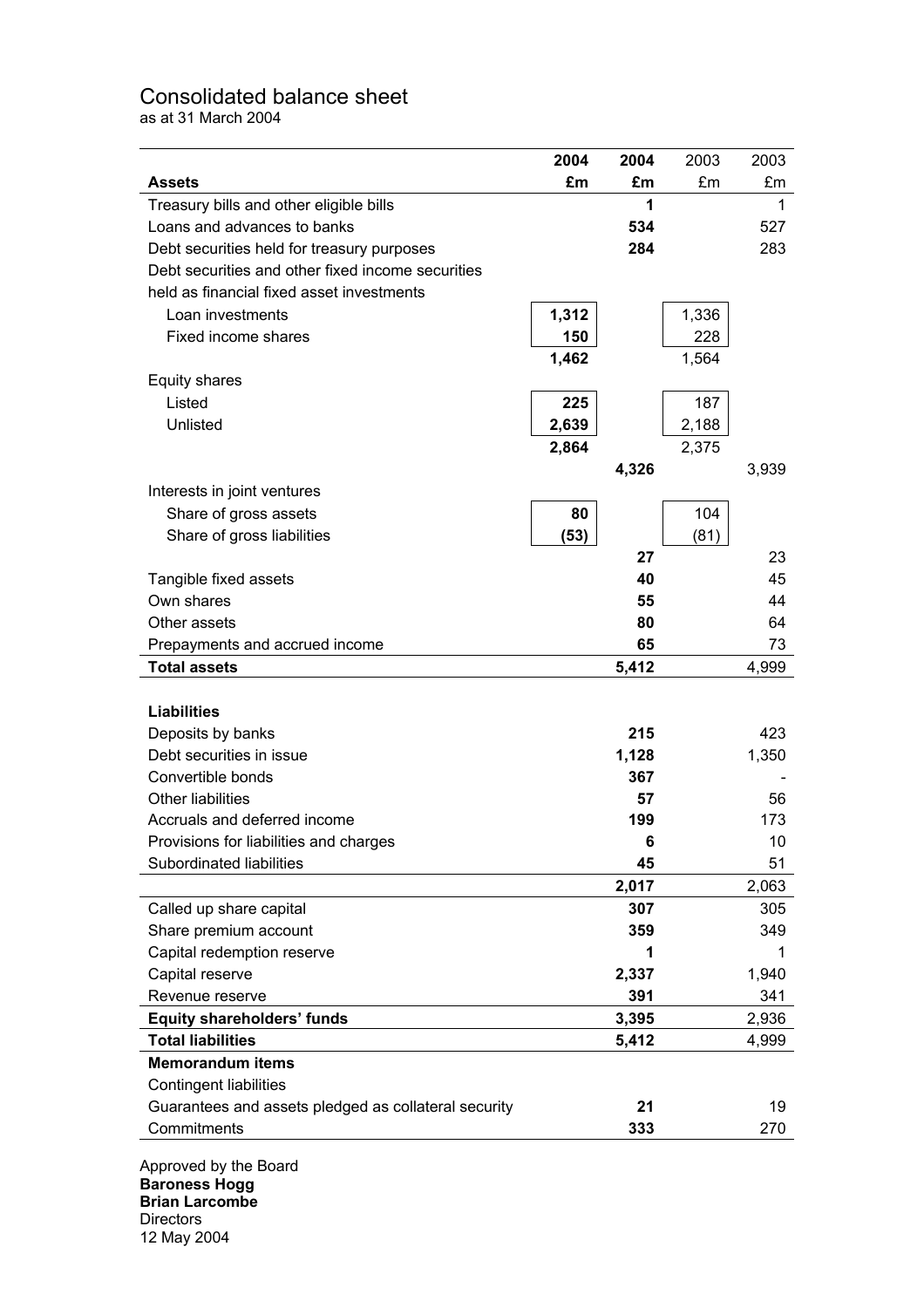# Consolidated cash flow statement

for the year to 31 March 2004

|                                                                         | 2004  | 2003  |
|-------------------------------------------------------------------------|-------|-------|
|                                                                         | £m    | £m    |
| <b>Operating activities</b>                                             |       |       |
| Interest received and similar income arising from debt securities and   |       |       |
| other fixed income securities held as financial fixed asset investments | 66    | 75    |
| Other interest received and similar income                              | 35    | 31    |
| Interest paid on borrowings                                             | (59)  | (58)  |
| Dividends received from equity shares                                   | 93    | 102   |
| Fees and other net cash receipts                                        | 41    | 46    |
| Operating and administrative costs paid                                 | (86)  | (68)  |
| Net cash inflow from operating activities                               | 90    | 128   |
|                                                                         |       |       |
| <b>Taxation (paid)/received</b>                                         | (2)   | 4     |
| <b>Capital expenditure and financial investment</b>                     |       |       |
| Investment in equity shares, fixed income shares and loans              | (756) | (673) |
| Investment in equity shares and loans acquired from joint ventures      |       | (17)  |
| Sale, repayment or redemption of equity shares, fixed income shares     |       |       |
| and loan investments                                                    | 913   | 975   |
| Fees intrinsic to acquisition or disposal of investments                | 5     | 10    |
| Investment interest paid                                                | (42)  | (53)  |
| Investment administrative expenses                                      | (91)  | (94)  |
| Investment in joint ventures                                            | (25)  | (54)  |
| Divestment or repayment of interests in joint ventures                  | 25    | 19    |
| Purchase of tangible fixed assets                                       | (2)   | (5)   |
| Sale of tangible fixed assets                                           | 1     | 1     |
| Net cash flow from capital expenditure and financial investment         | 28    | 109   |
|                                                                         |       |       |
| <b>Equity dividends paid</b>                                            | (83)  | (78)  |
|                                                                         |       |       |
| <b>Management of liquid resources</b>                                   | (15)  | 15    |
|                                                                         |       |       |
| Net cash flow before financing                                          | 18    | 178   |
|                                                                         |       |       |
| <b>Financing</b>                                                        |       |       |
| Debt due within one year                                                | (232) | (104) |
| Debt due after more than one year                                       | 200   | (32)  |
| <b>Issues of shares</b>                                                 | 12    | 7     |
| Net cash flow from financing                                            | (20)  | (129) |
|                                                                         |       |       |
| (Decrease)/increase in cash                                             | (2)   | 49    |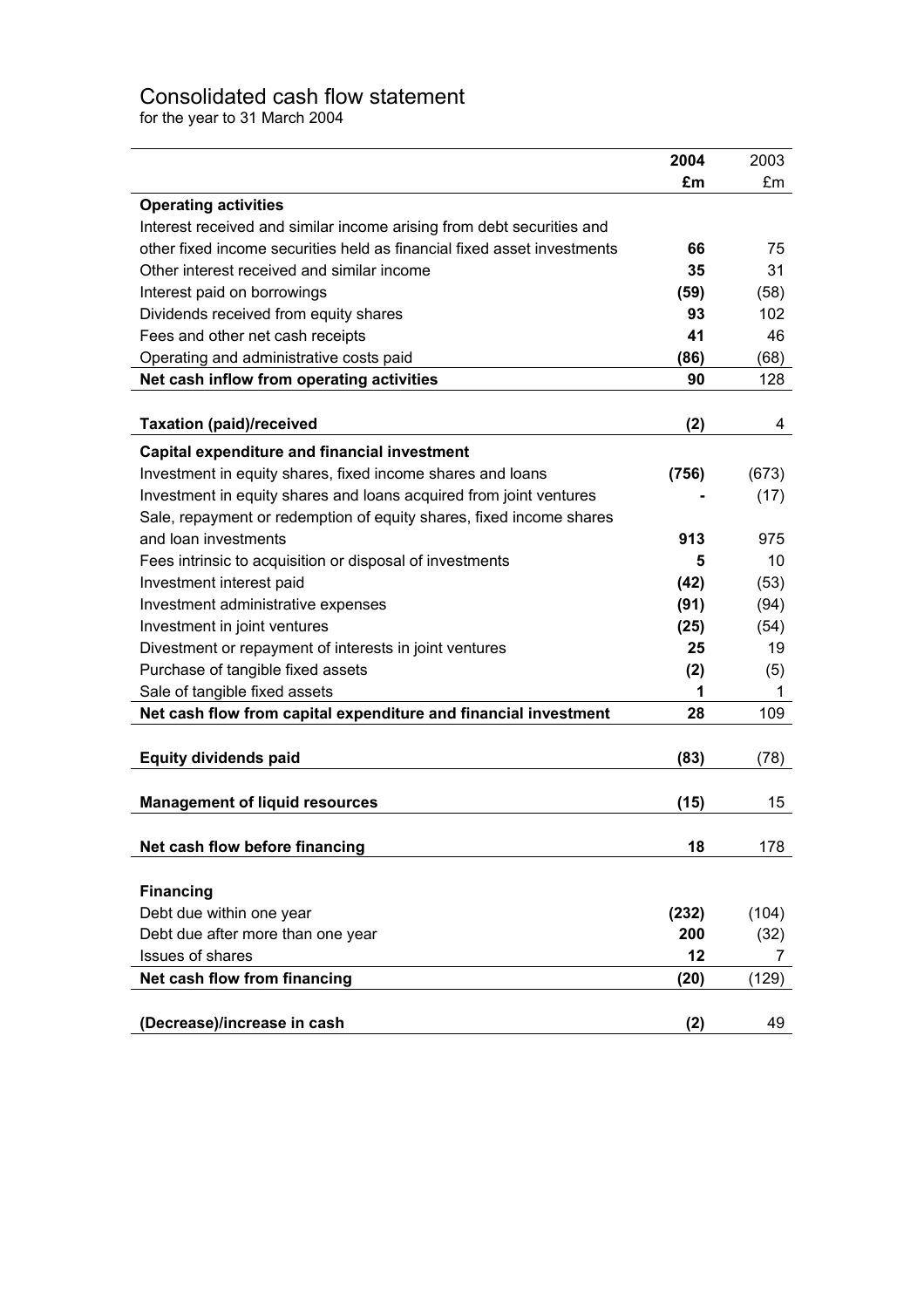# Notes to the financial statements

for the year to 31 March 2004

#### 1 Reconciliation of revenue profit before tax to net cash flow from operating activities

|                                                                 | 2004 | 2003 |
|-----------------------------------------------------------------|------|------|
|                                                                 | £m   | £m   |
| Revenue profit before tax                                       | 139  | 172  |
| Depreciation of equipment and vehicles                          | 5    |      |
| Tax on investment income included within income from            |      |      |
| overseas companies                                              | (1)  | (1)  |
| Interest received by way of loan notes                          | (28) | (41) |
| Movement in other assets associated with operating activities   | (19) | (9)  |
| Movement in prepayments and accrued income associated with      |      |      |
| operating activities                                            | (1)  | 12   |
| Movement in accruals and deferred income associated with        |      |      |
| operating activities                                            | (1)  | (15) |
| Movement in provisions for liabilities and charges              | (5)  | 2    |
| Reversal of losses of joint ventures less distribution received | 1    |      |
| Net cash inflow from operating activities                       | 90   | 128  |

| 2 Reconciliation of net cash flows to movement in net debt |
|------------------------------------------------------------|
|                                                            |

|                                               | 2004    | 2003     |
|-----------------------------------------------|---------|----------|
|                                               | £m      | £m       |
| (Decrease)/increase in cash in the year       | (2)     | 49       |
| Cash flow from management of liquid resources | 15      | (15)     |
| Cash flow from debt financing                 | 33      | 143      |
| Cash flow from subordinated liabilities       | (1)     | (7)      |
| Change in net debt from cash flows            | 45      | 170      |
| Foreign exchange movements                    | 27      | (46)     |
| Non-cash changes                              | 5       | 50       |
| Movement in net debt in the year              | 77      | 174      |
| Net debt at start of year                     | (1,015) | (1, 189) |
| Net debt at end of year                       | (938)   | (1,015)  |

# 3 Analysis of net debt

|                                       |          |                |                 | <b>Other</b> |          |
|---------------------------------------|----------|----------------|-----------------|--------------|----------|
|                                       | 1 April  | Cash           | <b>Exchange</b> | non-cash     | 31 March |
|                                       | 2003     | flow           | movement        | changes      | 2004     |
|                                       | £m       | £m             | £m              | £m           | £m       |
| Cash and deposits repayable on        |          |                |                 |              |          |
| demand                                | 99       | (2)            | (3)             |              | 94       |
| Treasury bills, other loans,          |          |                |                 |              |          |
| advances and treasury debt securities | 712      | 15             | (2)             |              | 725      |
| Deposits and debt securities          |          |                |                 |              |          |
| repayable within one year             | (401)    | 232            | 14              | (5)          | (160)    |
| Deposits and debt securities          |          |                |                 |              |          |
| repayable after one year              | (1, 372) | (199)          | 16              | 5            | (1,550)  |
| Subordinated liabilities repayable    |          |                |                 |              |          |
| after one year                        | (51)     | (1)            | $\mathbf{2}$    | 5            | (45)     |
| Finance leases                        | (2)      | $\blacksquare$ |                 |              | (2)      |
|                                       | (1, 015) | 45             | 27              | 5            | (938)    |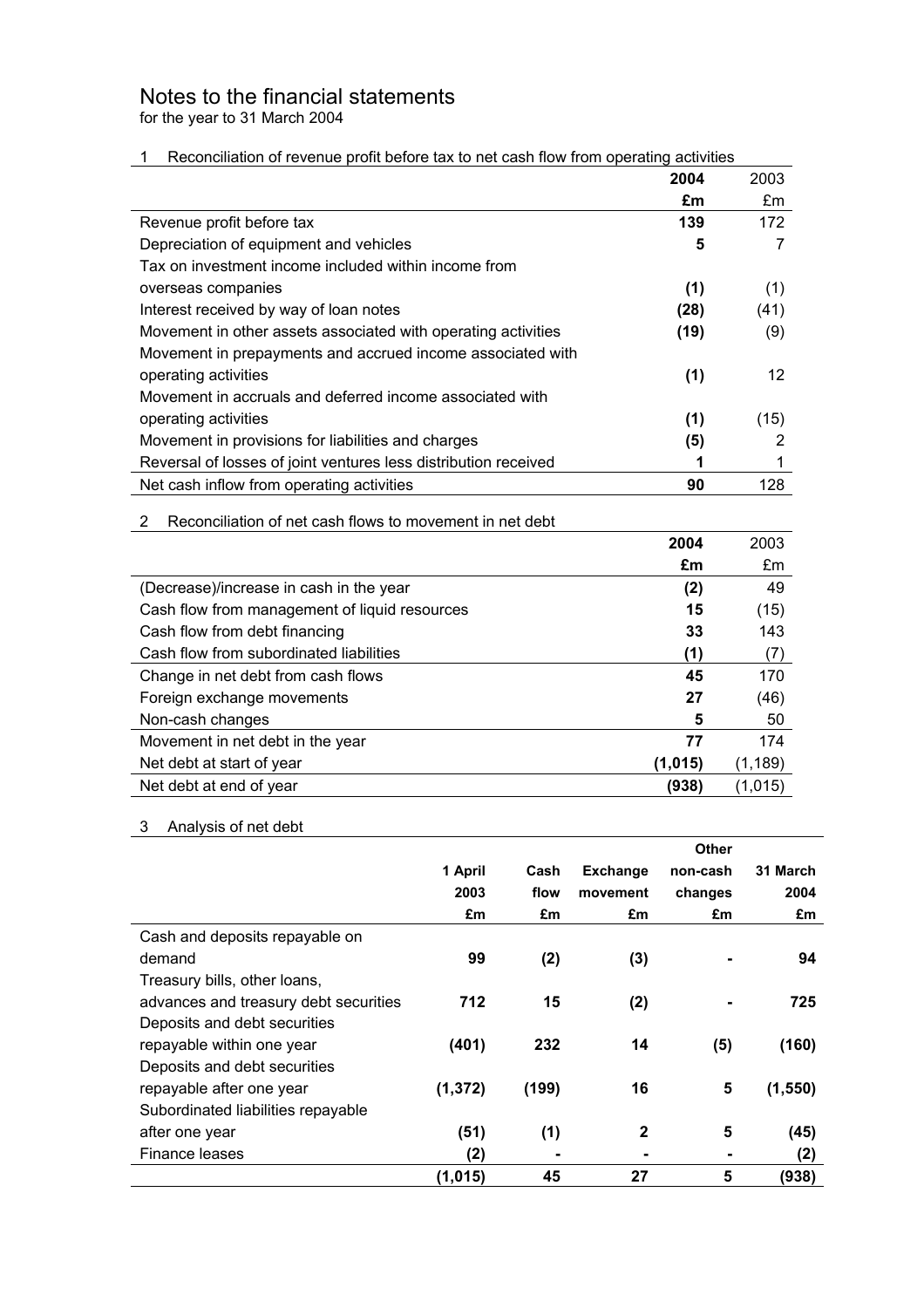### Notes to the preliminary announcement

#### **Note 1**

The preliminary announcement is prepared under the same accounting policies as set out in the statutory accounts for the year ended 31 March 2003. The statutory accounts for the year to 31 March 2004 have not yet been delivered to the Registrar of Companies. The statutory accounts for the year to 31 March 2003 have been delivered to the Registrar of Companies. The auditors' reports on the statutory accounts for these years are unqualified and do not contain any statements under Section 237(2) or (3) of the Companies Act 1985. This announcement does not constitute statutory accounts.

#### **Note 2**

The final dividend will be payable on 16 July 2004 to holders of shares on the register on 18 June 2004.

#### **Note 3**

Copies of the Report and accounts 2004 will be distributed to shareholders on or soon after 28 May 2004.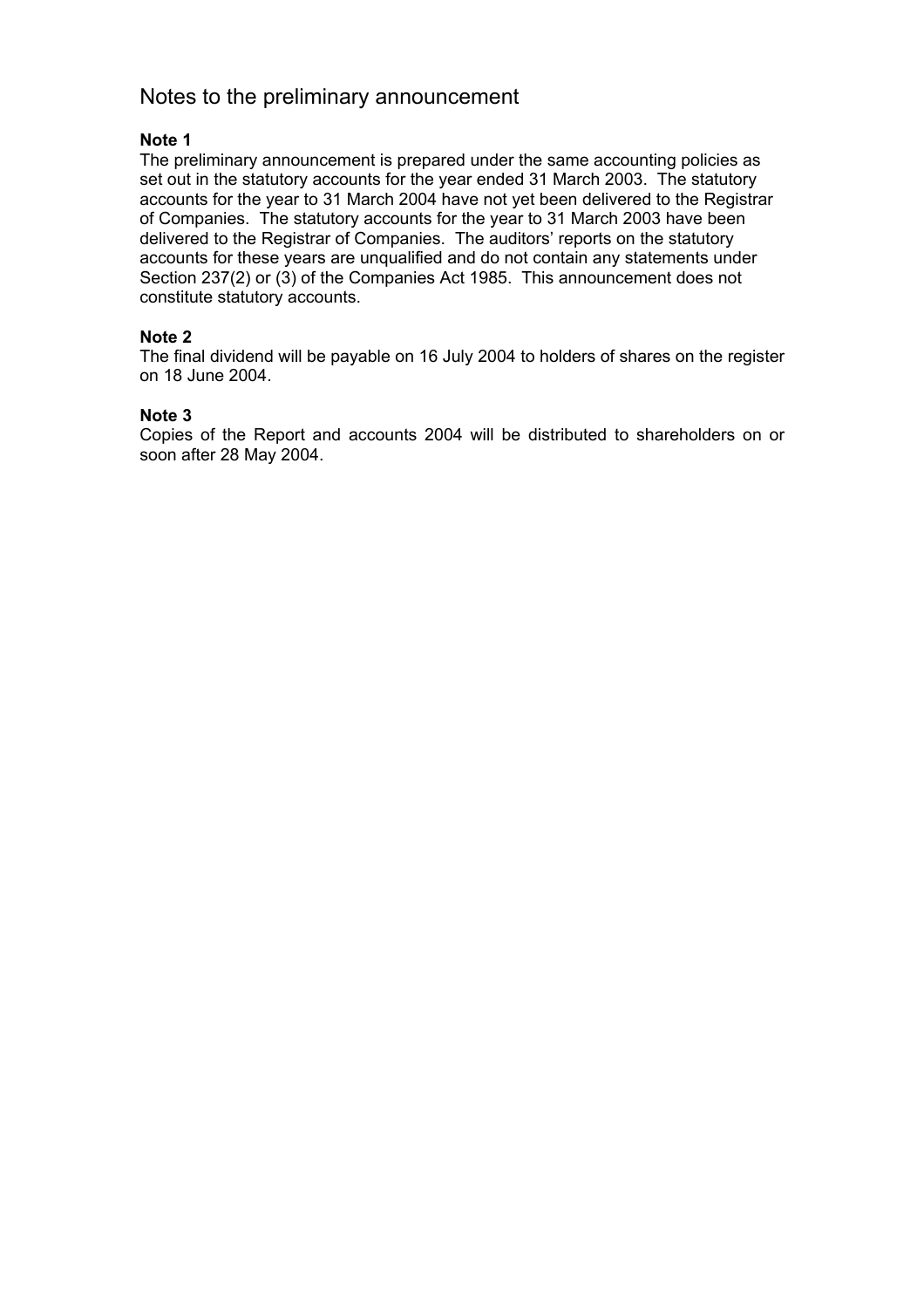### New investment analysis

Analysis of the equity, fixed income and loan investments made by the Group. This analysis excludes

investments in joint ventures.

| Investment by product (£m)                                                                             | 2004 | 2003 | 2002  | 2001  | 2000  |
|--------------------------------------------------------------------------------------------------------|------|------|-------|-------|-------|
| Buy-outs                                                                                               | 492  | 482  | 361   | 687   | 579   |
| Growth capital                                                                                         | 313  | 273  | 258   | 362   | 340   |
| Venture capital                                                                                        | 174  | 176  | 420   | 923   | 457   |
| Total                                                                                                  | 979  | 931  | 1,039 | 1,972 | 1,376 |
|                                                                                                        |      |      |       |       |       |
| Investment by geography (3i only - excluding co-investment funds) (£m)                                 |      |      |       |       |       |
| UK                                                                                                     | 309  | 318  | 377   | 786   | 705   |
| <b>Continental Europe</b>                                                                              | 401  | 304  | 312   | 560   | 306   |
| US                                                                                                     | 61   | 74   | 119   | 134   | 28    |
| Asia Pacific                                                                                           | 13   | 20   | 26    | 49    | 31    |
| Total                                                                                                  | 784  | 716  | 834   | 1,529 | 1,070 |
|                                                                                                        |      |      |       |       |       |
| Investment by geography (including co-investment funds) (£m)                                           |      |      |       |       |       |
| UK                                                                                                     | 375  | 399  | 443   | 1,006 | 894   |
| <b>Continental Europe</b>                                                                              | 526  | 436  | 446   | 770   | 422   |
| US                                                                                                     | 61   | 74   | 119   | 134   | 28    |
| Asia Pacific                                                                                           | 17   | 22   | 31    | 62    | 32    |
| Total                                                                                                  | 979  | 931  | 1,039 | 1,972 | 1,376 |
|                                                                                                        |      |      |       |       |       |
| Continental European investment (£m)                                                                   |      |      |       |       |       |
| Benelux                                                                                                | 73   | 67   | 64    | 63    | 39    |
| France                                                                                                 | 89   | 36   | 84    | 117   | 84    |
| Germany/Austria/Switzerland                                                                            | 186  | 149  | 146   | 346   | 130   |
| Italy                                                                                                  | 19   | 32   | 13    | 64    | 48    |
| Nordic                                                                                                 | 106  | 69   | 90    | 16    |       |
| Spain                                                                                                  | 34   | 75   | 45    | 131   | 95    |
| Other European <sup>1</sup>                                                                            | 19   | 8    | 4     | 33    | 26    |
| Total                                                                                                  | 526  | 436  | 446   | 770   | 422   |
| $1$ Other European includes investments in countries where 3i did not have an office at 31 March 2004. |      |      |       |       |       |
| Investment by FTSE industrial classification (£m)                                                      |      |      |       |       |       |
| Resources                                                                                              | 11   | 12   | 15    | 67    | 17    |
| Industrials                                                                                            | 219  | 328  | 110   | 256   | 201   |
| Consumer goods                                                                                         | 306  | 194  | 206   | 371   | 167   |

| Total                  | 979 | 931 | .039 | 1,972 | 1,376 |
|------------------------|-----|-----|------|-------|-------|
| Information technology | 120 | 146 | 330  | 741   | 397   |
| <b>Financials</b>      | 33  | 54  | 26   | 55    | 48    |
| Services and utilities | 290 | 197 | 352  | 482   | 546   |
| Consumer goods         | 306 | 194 | 206  | 371   | 167   |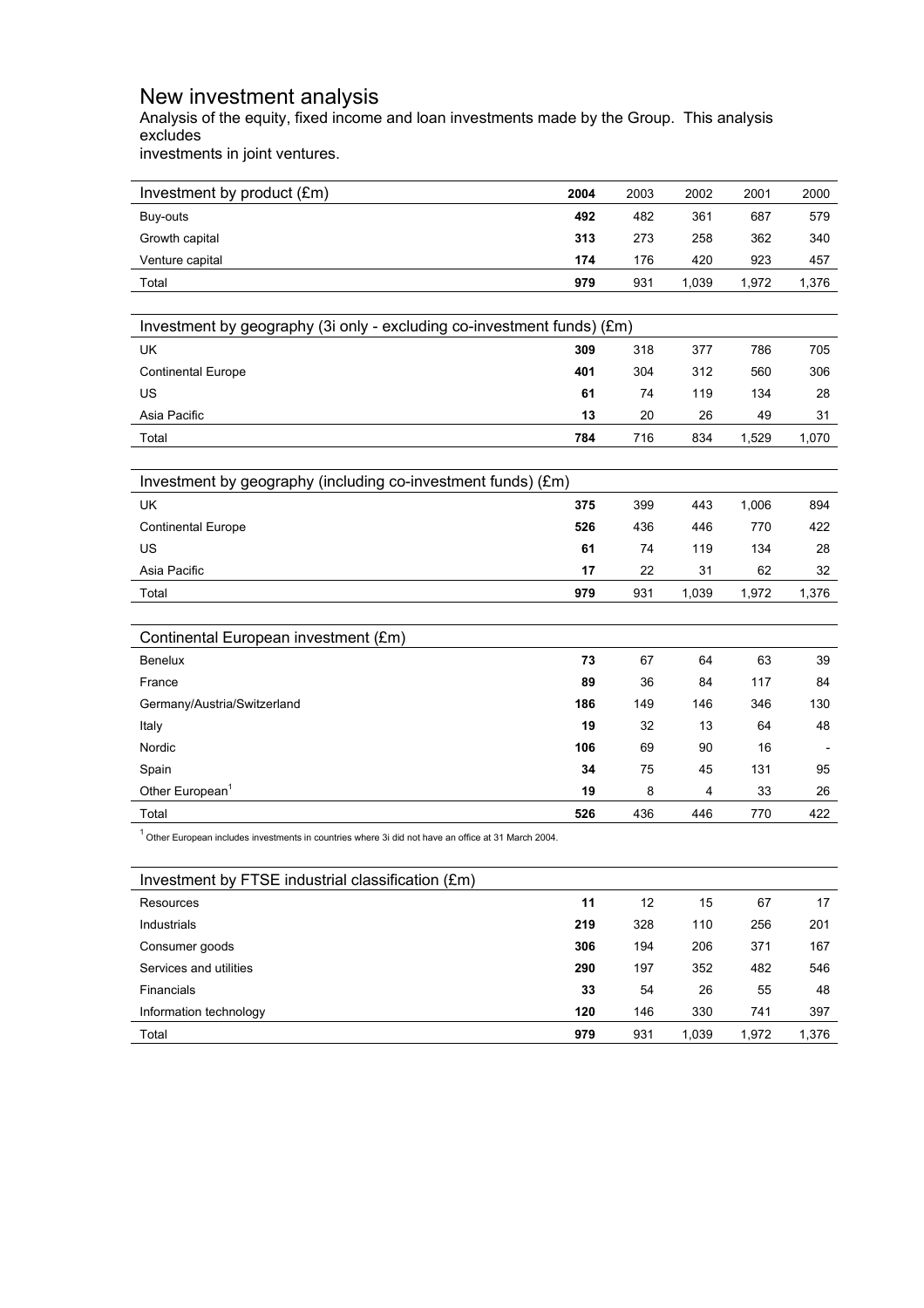### Portfolio analysis

The Group's equity, fixed income and loan investments total £4,326 million at 31 March 2004.

| Portfolio value by product (£m)                                                                        | 2004  | 2003  | 2002  | 2001  | 2000  |
|--------------------------------------------------------------------------------------------------------|-------|-------|-------|-------|-------|
| Buy-outs                                                                                               | 2,306 | 2,001 | 2,253 | 2,338 | 2,622 |
| Growth capital                                                                                         | 1,487 | 1,349 | 1,814 | 2,099 | 2,357 |
| Venture capital                                                                                        | 533   | 589   | 1,042 | 1,368 | 991   |
| Total                                                                                                  | 4,326 | 3,939 | 5,109 | 5,805 | 5,970 |
|                                                                                                        |       |       |       |       |       |
| Portfolio value by geography (including co-investment funds) (£m)                                      |       |       |       |       |       |
| <b>UK</b>                                                                                              | 3,024 | 3,041 | 4,018 | 4,792 | 5,240 |
| <b>Continental Europe</b>                                                                              | 2,299 | 1,773 | 1,984 | 2,039 | 1,514 |
| US                                                                                                     | 241   | 182   | 270   | 246   | 192   |
| Asia Pacific                                                                                           | 86    | 101   | 101   | 98    | 64    |
| Total                                                                                                  | 5,650 | 5,097 | 6,373 | 7,175 | 7,010 |
|                                                                                                        |       |       |       |       |       |
| Portfolio value by geography (3i only - excluding co-investment funds) (£m)                            |       |       |       |       |       |
| UK                                                                                                     | 2,506 | 2,494 | 3,386 | 4,121 | 4,668 |
| <b>Continental Europe</b>                                                                              | 1,511 | 1,175 | 1,373 | 1,363 | 1,049 |
| US                                                                                                     | 234   | 180   | 264   | 235   | 190   |
| Asia Pacific                                                                                           | 75    | 90    | 86    | 86    | 63    |
| Total                                                                                                  | 4,326 | 3,939 | 5,109 | 5,805 | 5,970 |
|                                                                                                        |       |       |       |       |       |
| Continental European portfolio value (£m)                                                              |       |       |       |       |       |
| Benelux                                                                                                | 181   | 101   | 78    | 92    | 59    |
| France                                                                                                 | 234   | 186   | 253   | 254   | 203   |
| Germany/Austria/Switzerland                                                                            | 454   | 319   | 385   | 556   | 533   |
| Italy                                                                                                  | 53    | 69    | 103   | 142   | 71    |
| Nordic                                                                                                 | 332   | 273   | 304   | 26    | 6     |
| Spain                                                                                                  | 224   | 211   | 222   | 234   | 135   |
| Other European <sup>1</sup>                                                                            | 33    | 16    | 28    | 59    | 42    |
| Total                                                                                                  | 1,511 | 1,175 | 1,373 | 1,363 | 1,049 |
| $1$ Other European includes investments in countries where 3i did not have an office at 31 March 2004. |       |       |       |       |       |
|                                                                                                        |       |       |       |       |       |
| Portfolio value by FTSE industrial classification (£m)                                                 |       |       |       |       |       |
| <b>Resources</b>                                                                                       | 155   | 186   | 268   | 232   | 185   |
| Industrials                                                                                            | 1,018 | 944   | 1,117 | 1,081 | 1,247 |
| Consumer goods                                                                                         | 1,026 | 873   | 1,080 | 1,237 | 1,138 |
| Services and utilities                                                                                 | 1,275 | 1,018 | 1,318 | 1,538 | 1,648 |
| Financials                                                                                             | 238   | 274   | 273   | 256   | 251   |
| Information technology                                                                                 | 614   | 644   | 1,053 | 1,461 | 1,501 |

Total **4,326** 3,939 5,109 5,805 5,970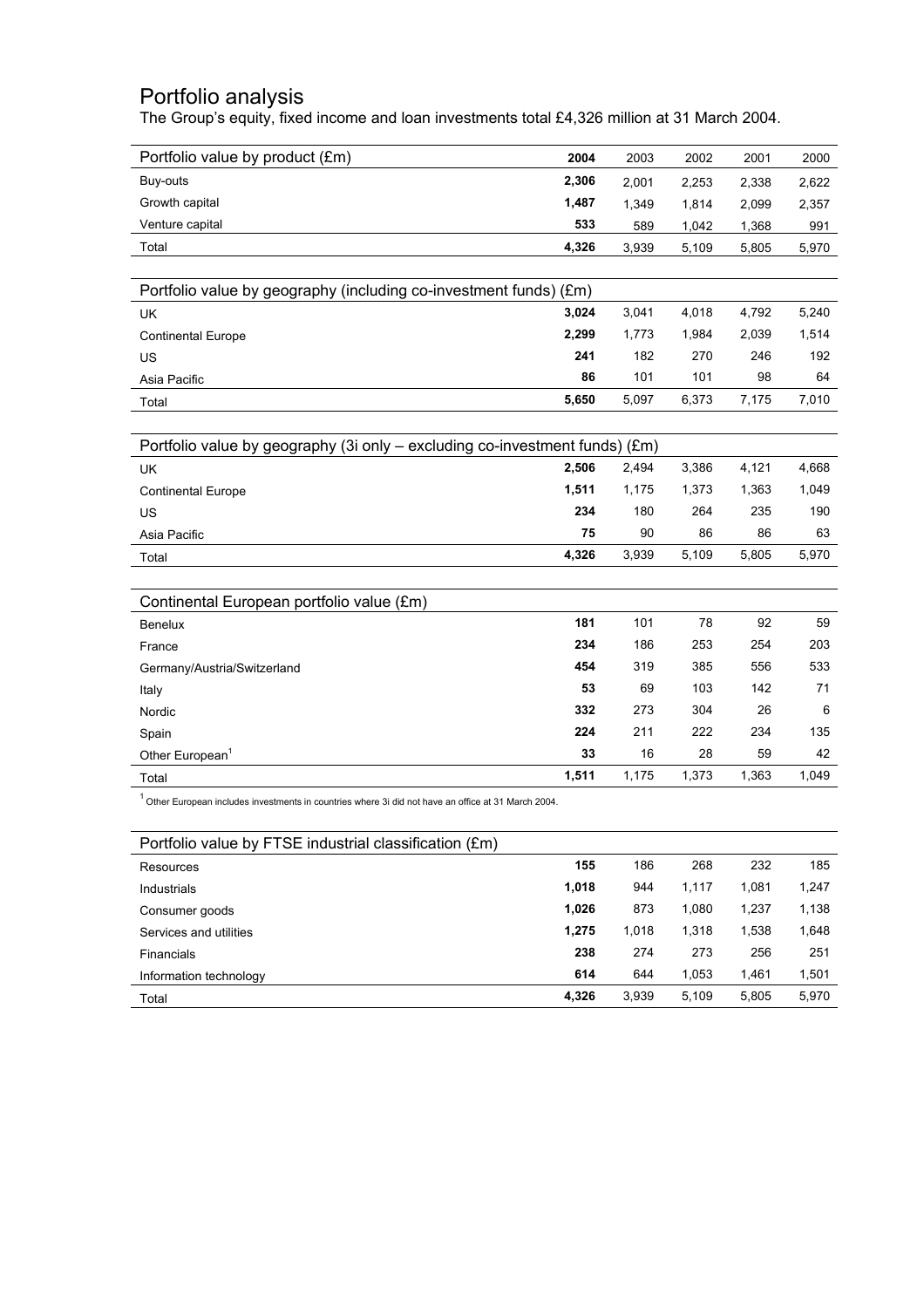| Portfolio value by valuation method (£m)                    | 2004  | 2003  | 2002  | 2001  | 2000  |
|-------------------------------------------------------------|-------|-------|-------|-------|-------|
| Imminent sale or IPO                                        | 174   | 37    | 51    | 106   | 241   |
| Listed                                                      | 225   | 187   | 413   | 818   | 1,103 |
| Secondary market                                            | 29    | 30    | 89    | 266   | 483   |
| Earnings                                                    | 1,347 | 938   | 1,210 | 1,033 | 1,226 |
| Cost                                                        | 509   | 607   | 1,077 | 1,078 | 626   |
| Further advance                                             | 149   | 155   | 186   | 244   | 143   |
| Net assets                                                  | 103   | 139   | 132   | 147   | 144   |
| Other (including other technology assets valued below cost) | 328   | 282   | 219   | 157   | 119   |
| Loan investments and fixed income shares                    | 1,462 | 1,564 | 1,732 | 1,956 | 1,885 |
| Total                                                       | 4,326 | 3,939 | 5,109 | 5,805 | 5,970 |
|                                                             |       |       |       |       |       |
| Buy-out portfolio value by valuation method (£m)            |       |       |       |       |       |
| Imminent sale or IPO                                        | 103   | 12    | 14    | 30    | 33    |
| Listed                                                      | 103   | 67    | 144   | 279   | 573   |
| Secondary market                                            | 1     | 7     | 15    | 23    | 21    |
| Earnings                                                    | 834   | 536   | 635   | 551   | 649   |
| Cost                                                        | 78    | 149   | 132   | 130   | 100   |
| Net assets                                                  | 20    | 40    | 36    | 32    | 45    |
| Other                                                       | 61    | 115   | 90    | 43    | 19    |
| Loan investments and fixed income shares                    | 1,106 | 1,075 | 1,187 | 1,250 | 1,182 |
| Total                                                       | 2,306 | 2,001 | 2,253 | 2,338 | 2,622 |
|                                                             |       |       |       |       |       |
| Growth capital portfolio value by valuation method (£m)     |       |       |       |       |       |
| Imminent sale or IPO                                        | 38    | 14    | 28    | 32    | 44    |
| Listed                                                      | 122   | 120   | 269   | 539   | 530   |
| Secondary market                                            | 28    | 23    | 74    | 243   | 462   |
| Earnings                                                    | 513   | 377   | 544   | 442   | 511   |
| Cost                                                        | 202   | 187   | 234   | 134   | 102   |
| Further advance                                             | 32    | 42    | 26    | 22    |       |
| Net assets                                                  | 82    | 98    | 88    | 114   | 98    |
| Other                                                       | 169   | 69    | 96    | 43    | 72    |
| Loan investments and fixed income shares                    | 301   | 419   | 455   | 530   | 538   |
| Total                                                       | 1,487 | 1,349 | 1,814 | 2,099 | 2,357 |
|                                                             |       |       |       |       |       |
| Venture capital portfolio value by valuation method (£m)    |       |       |       |       |       |
| Imminent sale or IPO                                        | 33    | 11    | 9     | 44    | 164   |
| Earnings                                                    |       | 25    | 31    | 40    | 66    |
| Cost                                                        | 229   | 271   | 711   | 814   | 424   |
| Further advance                                             | 117   | 113   | 160   | 222   | 143   |
| Net assets                                                  | 1     | 1     | 8     | 1     | 1     |
| Other technology assets valued below cost                   | 64    | 79    | 23    | 15    | 2     |
| Other                                                       | 34    | 19    | 10    | 56    | 26    |
| Loan investments and fixed income shares                    | 55    | 70    | 90    | 176   | 165   |
| Total                                                       | 533   | 589   | 1,042 | 1,368 | 991   |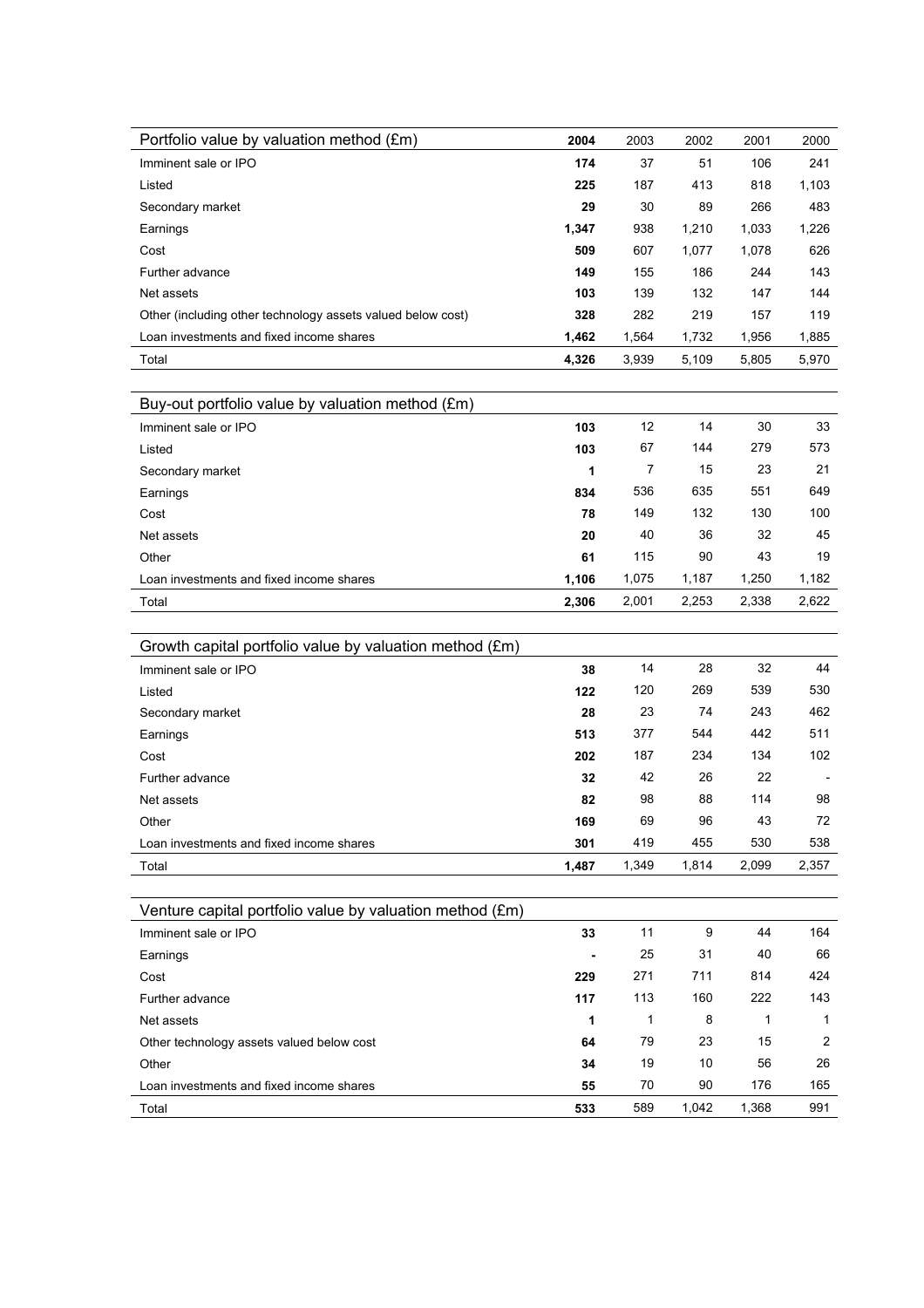| Technology portfolio value by stage (£m) | 2004  | 2003  | 2002  | 2001  | 2000  |
|------------------------------------------|-------|-------|-------|-------|-------|
| Venture capital                          | 533   | 589   | 1.042 | 1,368 | 991   |
| Late stage technology                    |       |       |       |       |       |
| Quoted                                   | 136   | 103   | 290   | 723   | 1,074 |
| Buy-outs                                 | 305   | 294   | 214   | 231   | 312   |
| Growth capital                           | 317   | 250   | 170   |       | 2     |
|                                          | 758   | 647   | 674   | 961   | 1,388 |
| Total                                    | 1.291 | 1,236 | 1.716 | 2.329 | 2.379 |

The venture capital portfolio comprises investments in immature businesses which typically require further funding. The late stage portfolio comprises investments in more mature, typically self-funding businesses, including investments made by way of buy-outs and growth capital**.** 

| Venture capital portfolio value by sector (£m)        |     |     |       |       |     |
|-------------------------------------------------------|-----|-----|-------|-------|-----|
| Healthcare                                            | 169 | 195 | 288   | 237   | 181 |
| Communications                                        | 117 | 112 | 185   | 264   | 223 |
| Electronics, semiconductors and advanced technologies | 73  | 72  | 139   | 140   | 166 |
| Software                                              | 174 | 210 | 430   | 727   | 421 |
| Total                                                 | 533 | 589 | 1.042 | 1.368 | 991 |
|                                                       |     |     |       |       |     |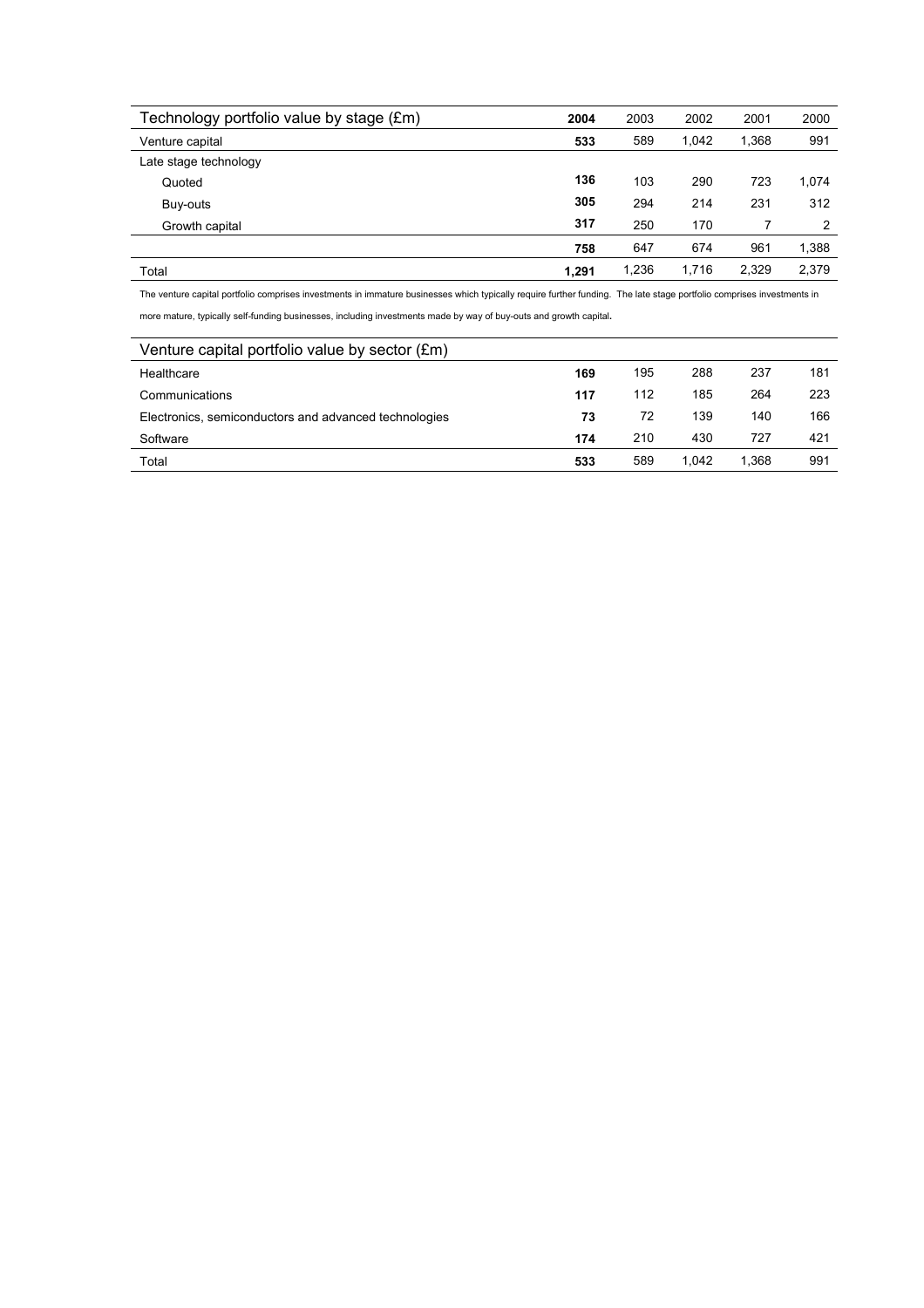# Realisations analysis

Analysis of the Group's realisations proceeds (excluding third party co-investment funds).

| Realisations proceeds by product (£m)                        | 2004           | 2003 | 2002 | 2001  | 2000         |
|--------------------------------------------------------------|----------------|------|------|-------|--------------|
| Buy-outs                                                     | 464            | 613  | 308  | 530   | 538          |
| Growth capital                                               | 339            | 270  | 370  | 351   | 435          |
| Venture capital                                              | 120            | 93   | 261  | 670   | 159          |
| Total                                                        | 923            | 976  | 939  | 1,551 | 1,132        |
|                                                              |                |      |      |       |              |
| Realisations proceeds by geography (£m)                      |                |      |      |       |              |
| <b>UK</b>                                                    | 608            | 727  | 794  | 1,366 | 986          |
| <b>Continental Europe</b>                                    | 245            | 238  | 133  | 181   | 145          |
| US                                                           | 10             | 2    | 10   |       |              |
| Asia Pacific                                                 | 60             | 9    | 2    | 4     | $\mathbf{1}$ |
| Total                                                        | 923            | 976  | 939  | 1,551 | 1,132        |
|                                                              |                |      |      |       |              |
| Realisations proceeds (£m)                                   |                |      |      |       |              |
| <b>IPO</b>                                                   | $\overline{7}$ | 37   | 55   | 253   | 48           |
| Sale of quoted investments                                   | 118            | 110  | 370  | 536   | 351          |
| Trade and other sales                                        | 532            | 493  | 303  | 470   | 423          |
| Loan and fixed income share repayments                       | 266            | 336  | 211  | 292   | 310          |
| Total                                                        | 923            | 976  | 939  | 1,551 | 1,132        |
|                                                              |                |      |      |       |              |
| Realisations proceeds by FTSE industrial classification (£m) |                |      |      |       |              |
| Resources                                                    | 14             | 60   | 52   | 34    | 6            |
| Industrials                                                  | 216            | 294  | 193  | 211   | 197          |
| Consumer goods                                               | 167            | 192  | 255  | 278   | 176          |
| Services and utilities                                       | 352            | 330  | 288  | 338   | 497          |
| Financials                                                   | 80             | 42   | 18   | 33    | 20           |
| Information technology                                       | 94             | 58   | 133  | 657   | 236          |
| Total                                                        | 923            | 976  | 939  | 1,551 | 1,132        |

# Funds under management

| (Em)                                     | 2004  | 2003  | 2002  | 2001  | 2000  |
|------------------------------------------|-------|-------|-------|-------|-------|
| Third party unquoted co-investment funds | 1.875 | 1.587 | 1.995 | 2.131 | 2.261 |
| Quoted investment companies <sup>1</sup> | 600   | 452   | 761   | 870   | 818   |
| Total                                    | 2.475 | 2.039 | 2.756 | 3.001 | 3,079 |
|                                          |       |       |       |       |       |

<sup>1</sup> Also includes the 3i Group Pension Plan.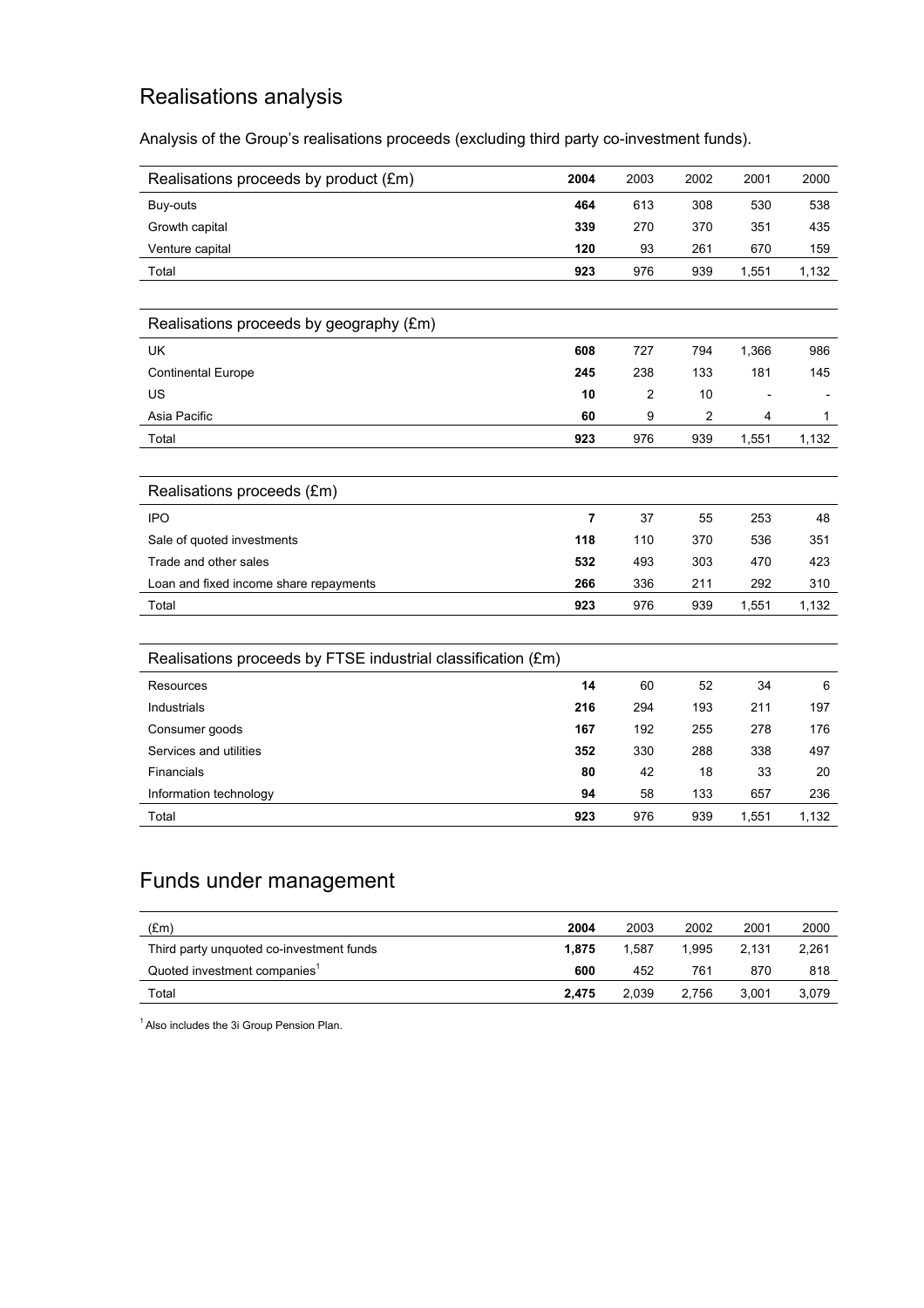### Ten largest investments

At 31 March 2004, the Directors' valuation of the ten largest investments was a total of £557 million. These investments cost £284 million.

|                                          | <b>First</b>   |                          | Proportion<br>of equity | Directors'                   | Income<br>in the             | <b>Net</b>             |                     |
|------------------------------------------|----------------|--------------------------|-------------------------|------------------------------|------------------------------|------------------------|---------------------|
| Investment                               | invested<br>in | Cost <sup>1</sup><br>£m  | shares<br>held          | valuation <sup>1</sup><br>£m | year <sup>2</sup><br>£m      | $\,$ assets $^3$<br>£m | Earnings $^3$<br>£m |
| SR Technics Holding AG                   | 2002           |                          |                         |                              |                              |                        |                     |
| Technical solutions provider for         |                |                          |                         |                              |                              |                        |                     |
| commercial aircraft fleets               |                |                          |                         |                              |                              |                        |                     |
| Equity shares                            |                | 6                        | 32.2%                   | 45                           |                              |                        |                     |
| Loans                                    |                | 32                       |                         | 32                           | 2                            |                        |                     |
|                                          |                | 38                       |                         | 77                           | $\overline{2}$               | 6                      | (2)                 |
| Fonecta Group Oy                         | 2002           |                          |                         |                              |                              |                        |                     |
| Directory services                       |                |                          |                         |                              |                              |                        |                     |
| Equity shares                            |                | 4                        | 33.5%                   | 67                           | $\overline{\phantom{a}}$     |                        |                     |
| Loans                                    |                | $\overline{\phantom{a}}$ |                         | $\overline{\phantom{0}}$     | $\overline{c}$               |                        |                     |
|                                          |                | 4                        |                         | 67                           | $\overline{\mathbf{2}}$      | 15                     | $\mathbf{2}$        |
| Betapharm Arzneimittel GmbH <sup>4</sup> | 2003           |                          |                         |                              |                              |                        |                     |
| Supplier of generic prescription drugs   |                |                          |                         |                              |                              |                        |                     |
| Equity shares                            |                | 3                        | 66.2%                   | 3                            |                              |                        |                     |
| Loans                                    |                | 61                       |                         | 61                           |                              |                        |                     |
|                                          |                | 64                       |                         | 64                           | $\blacksquare$               |                        |                     |
| Westminster Health Care                  | 2002           |                          |                         |                              |                              |                        |                     |
| <b>Holdings Ltd</b>                      |                |                          |                         |                              |                              |                        |                     |
| Care homes operator                      |                |                          |                         |                              |                              |                        |                     |
| Equity shares                            |                | 1                        | 49.6%                   | 20                           | $\boldsymbol{2}$             |                        |                     |
| Loans                                    |                | 37                       |                         | 37                           | 3                            |                        |                     |
|                                          |                | 38                       |                         | 57                           | 5                            | 6                      | 4                   |
| Travelex Holdings Ltd <sup>5</sup>       | 1998           |                          |                         |                              |                              |                        |                     |
| Foreign currency services                |                |                          |                         |                              |                              |                        |                     |
| Equity shares                            |                | $\overline{\phantom{a}}$ | 19.6%                   | 57                           | $\overline{\phantom{a}}$     |                        |                     |
|                                          |                | ٠                        |                         | 57                           | $\blacksquare$               | 45                     | 15                  |
| De Telefoongids Holding BV               | 2002           |                          |                         |                              |                              |                        |                     |
| Directory services                       |                |                          |                         |                              |                              |                        |                     |
| Equity shares                            |                | 8                        | 22.1%                   | 40                           |                              |                        |                     |
| Loans                                    |                | 15                       |                         | 15                           | 1                            |                        |                     |
|                                          |                | 23                       |                         | 55                           | 1                            | 30                     | (3)                 |
| ERM Holdings Ltd <sup>6</sup>            | 2001           |                          |                         |                              |                              |                        |                     |
| Environmental consultancy                |                |                          |                         |                              |                              |                        |                     |
| Equity shares                            |                |                          | 38.1%                   | 15                           |                              |                        |                     |
| Loans                                    |                | 32                       |                         | 32                           | 2                            |                        |                     |
|                                          |                | 32                       |                         | 47                           | $\mathbf 2$                  | (4)                    | (2)                 |
| Pets at Home Group Ltd                   | 1995           |                          |                         |                              |                              |                        |                     |
| Retailer of pets and pet supplies        |                |                          |                         |                              |                              |                        |                     |
| Equity shares                            |                | $\sqrt{2}$               | 26.0%                   | 21                           | $\overline{\phantom{a}}$     |                        |                     |
| Loans                                    |                | 25                       |                         | 25                           | $\overline{\mathbf{c}}$      |                        |                     |
|                                          |                | 27                       |                         | 46                           | $\mathbf 2$                  | 18                     | 18                  |
| Williams Lea Group Ltd                   | 1965           |                          |                         |                              |                              |                        |                     |
| Outsourced print services                |                |                          |                         |                              |                              |                        |                     |
| Equity shares                            |                | 33                       | 38.1%                   | 45                           | $\overline{\phantom{a}}$     |                        |                     |
|                                          |                | 33                       |                         | 45                           | $\blacksquare$               | 39                     | 4                   |
| Malmberg Investments BV                  | 2001           |                          |                         |                              |                              |                        |                     |
| Educational publisher                    |                |                          |                         |                              |                              |                        |                     |
| Equity shares                            |                | $\overline{7}$           | 41.8%                   | 24                           | $\qquad \qquad \blacksquare$ |                        |                     |
| Loans                                    |                | 18                       |                         | 18                           | 1                            |                        |                     |
|                                          |                | 25                       |                         | 42                           | 1                            | 16                     |                     |